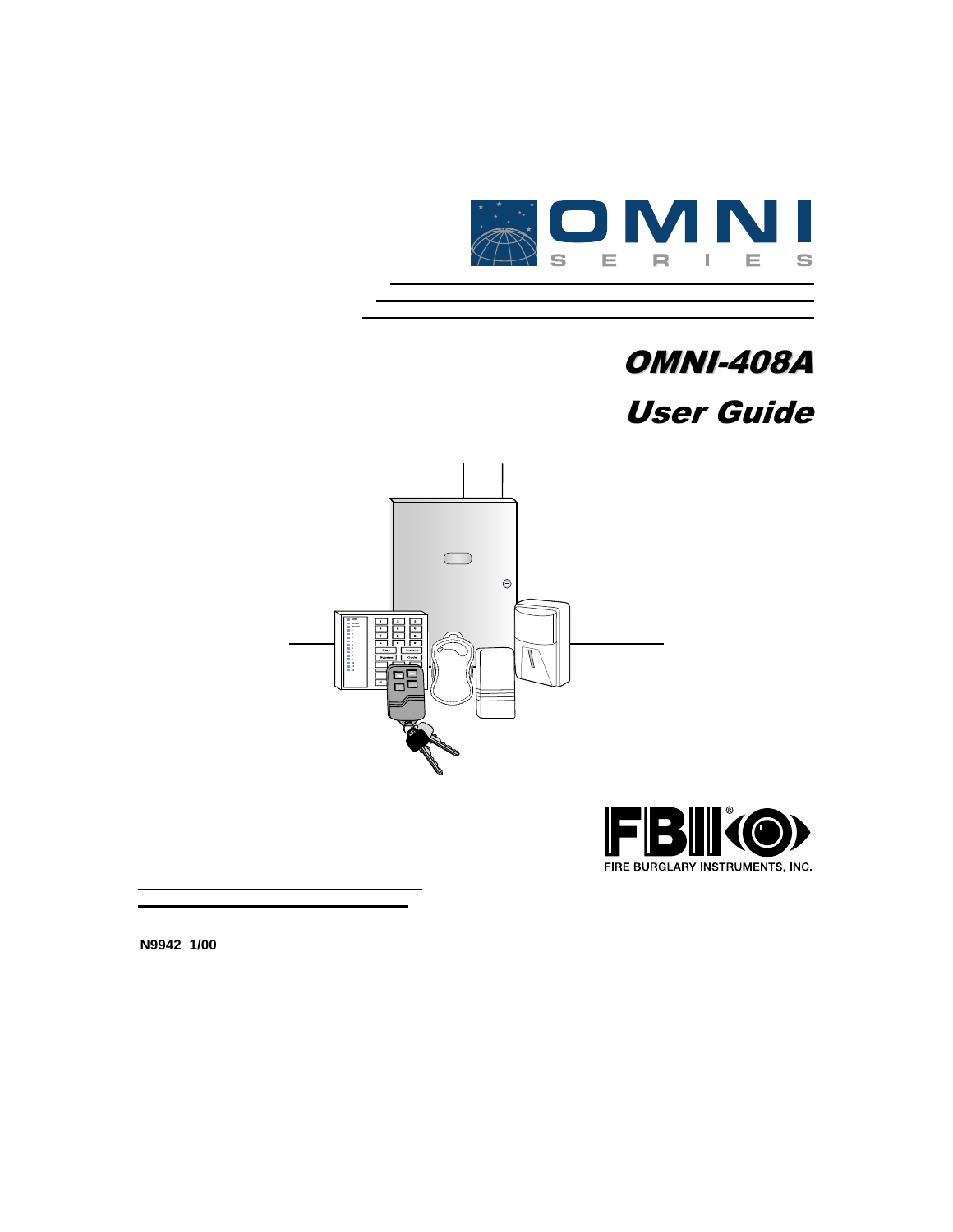# **Table of Contents**

| System Turn On/Stay Inside3               |
|-------------------------------------------|
| System Turn On/Stay Inside/Instant Mode.3 |
| Smoke Detector Reset 3                    |
|                                           |
|                                           |
| ABOUT THE XL-108 KEYPAD7                  |
| SYSTEM OPERATION 11                       |
| System Turn On/Leave11                    |
| System Turn On/Stay Inside12              |
| System Turn On/Stay Inside/Instant Mode   |
|                                           |
|                                           |
|                                           |
|                                           |

| Add or Change a User Code 17       |  |
|------------------------------------|--|
| Delete a User Code 17              |  |
|                                    |  |
|                                    |  |
| Changing the Pager Follow-Me Phone |  |
|                                    |  |
| System Turn On (Maid Code)20       |  |
| Send Help Conditions20             |  |
| TESTING THE SYSTEM23               |  |
|                                    |  |
|                                    |  |
| <b>INSTALLATION LAYOUT 25</b>      |  |
| SYSTEM LIMITATIONS27               |  |
|                                    |  |
| TELEPHONE OPERATIONAL PROBLEMS 35  |  |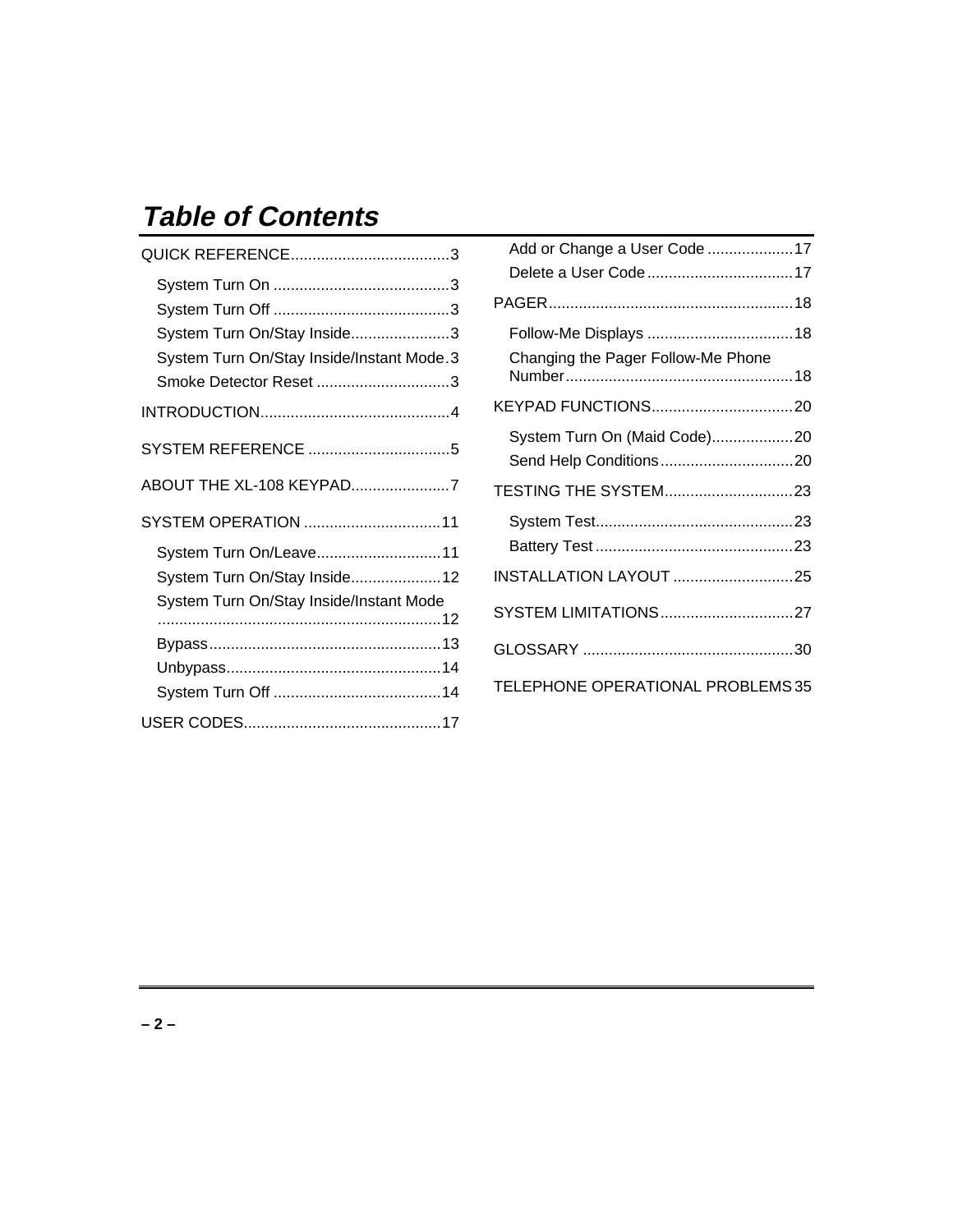## **Quick Reference**

### **System Turn On**

Check to make sure the system is READY - Green READY LED is lit. Enter your 4-digit user code (or press the Arm button on your keyfob). The ARM LED goes on.

Exit through a door designated by your installer as an exit/entry door.

### **System Turn Off**

Enter through door designated by your installer as an exit/entry door.

Enter your 4-digit user code (or press the Disarm button on your keyfob).

The ARM LED goes out.

# **System Turn On/Stay Inside**

Check to make sure the system is READY - Green READY LED is lit.

Press **Stay** | followed by your user code.

The ARM and STAY LEDs light.

You must turn the system off if you want to open the door or leave the premises after the exit time has passed.

### **System Turn On/Stay Inside/Instant Mode**

Check to make sure the system is READY - Green READY LED is lit.

Press **| Instant** then **| Stay** followed by your user code.

The ARM LED, the INST (instant) LED, and the STAY LED are all lit.

### **Smoke Detector Reset**

Enter your 4-digit user code.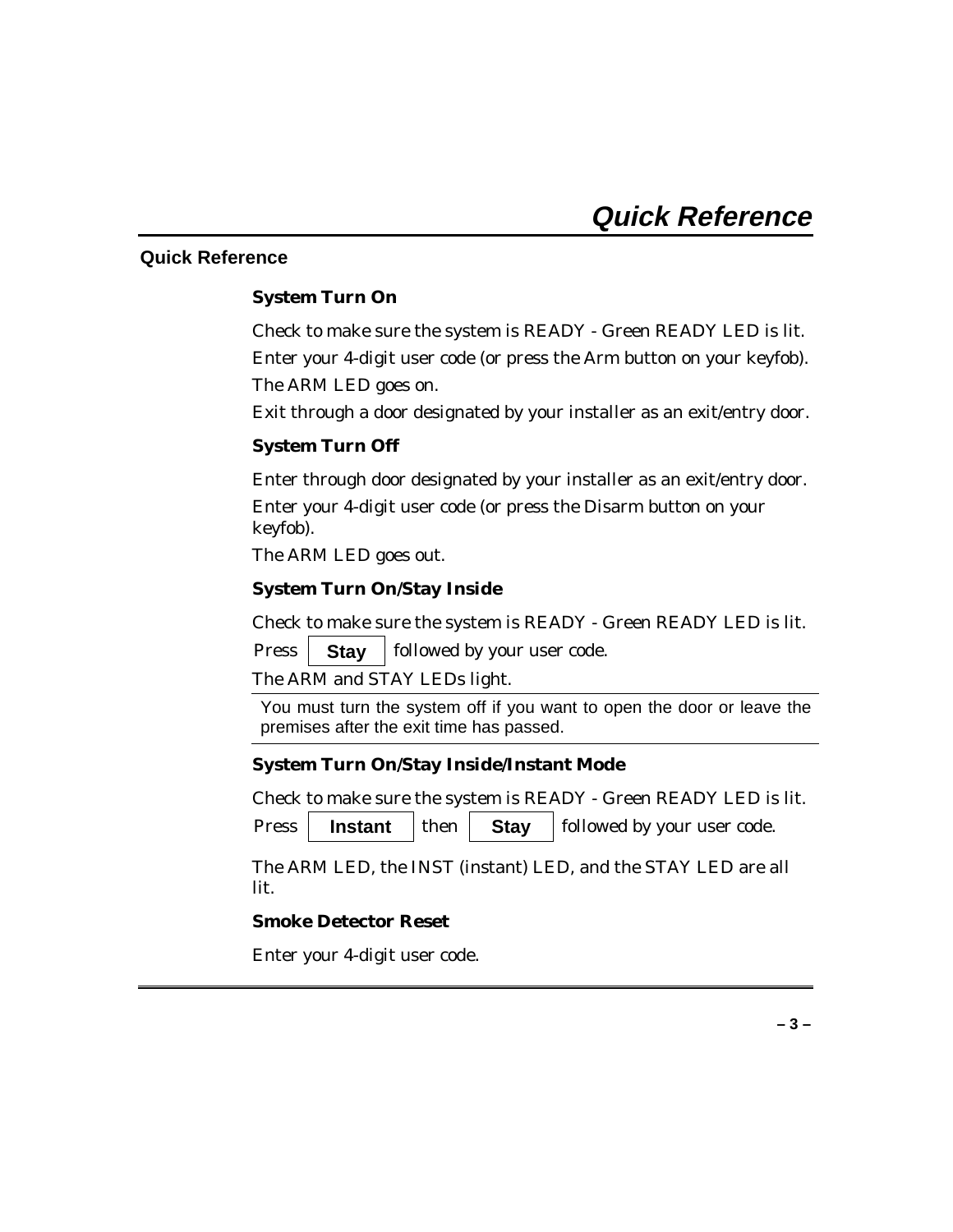# **Introduction**

# **Introduction**

Congratulations on your decision to protect your home or business with the OMNI-408A security system. You have chosen a reliable, state-of-the-art security system that is remarkably easy to operate. Representatives from your local security company, who can explain the specifics of your system, have professionally installed your system.

The keypad is the input and display device for your security system. Your system uses an XK-108 keypad. The XK-108 is a surface-mount keypad containing indicator lights for each of the 8 zones (areas of protection). The door covering the keys is optional and can be removed.

The OMNI-408A is listed by Underwriters Laboratories for Household Fire and Burglary applications.

Throughout this guide, the following conventions are used to display the keystrokes required to perform the functions.

| <b>Bypass</b>  | <b>Key labeled [Bypass]</b>  |
|----------------|------------------------------|
| <b>Instant</b> | <b>Key labeled [Instant]</b> |

**Stay** | Key labeled [Stay]

**Code** | Key labeled [Code]

Please keep your guide in a convenient location so you can refer to it if needed.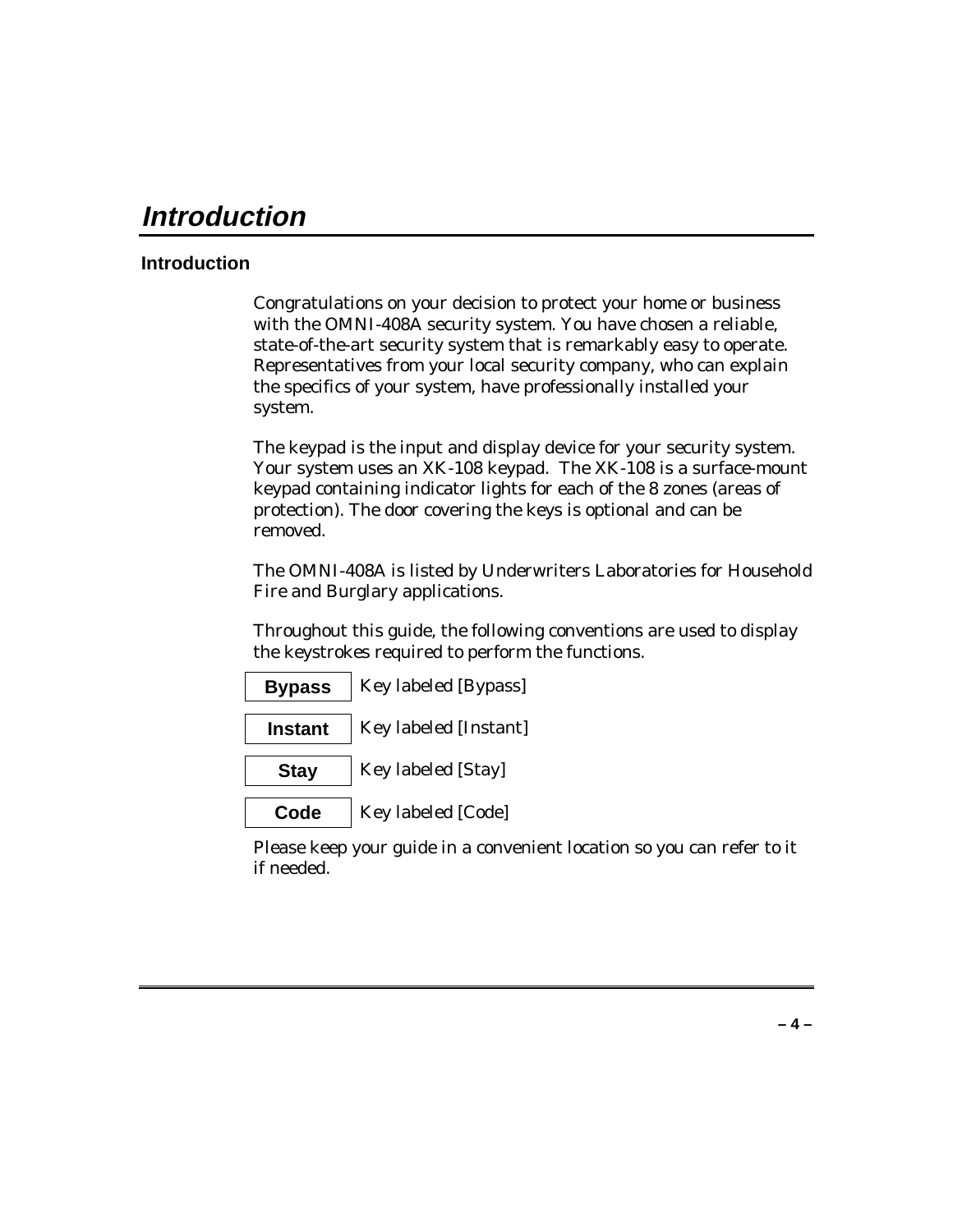# **System Reference**

# **System Reference**

| <b>ZONE</b>                 | <b>DESCRIPTION</b>                        |
|-----------------------------|-------------------------------------------|
| 1                           |                                           |
| 2                           |                                           |
| 3                           |                                           |
| 4                           |                                           |
| 5                           |                                           |
| 6                           |                                           |
| 7                           |                                           |
| 8                           |                                           |
| <b>ENTRY</b><br><b>TIME</b> | <b>EXIT</b><br><b>TIME</b><br><b>DOOR</b> |
| <b>ENTRY</b><br><b>TIME</b> | <b>DOOR</b>                               |

Entry Time is the same for all designated entry/exit doors.

The following SEND HELP ALERTS are programmed into your system. Both keys must be pressed at the same time to activate the alert. The keys you press depend on which type of keypad you have. Your installer will show you how to activate these emergency keys.

| <b>EMERGENCY</b><br><b>KEYS</b> | <b>DESCRIPTION</b> | <b>KEYS</b>     |
|---------------------------------|--------------------|-----------------|
| Left Pair                       |                    | $[$ #] & $[$ *] |
| Center Pair                     |                    | $[7]$ & $[9]$   |
| <b>Right Pair</b>               |                    | $[1]$ & $[3]$   |
|                                 |                    |                 |

See page 7 of this User Guide for a picture of the XK-108 keypad for emergency key references.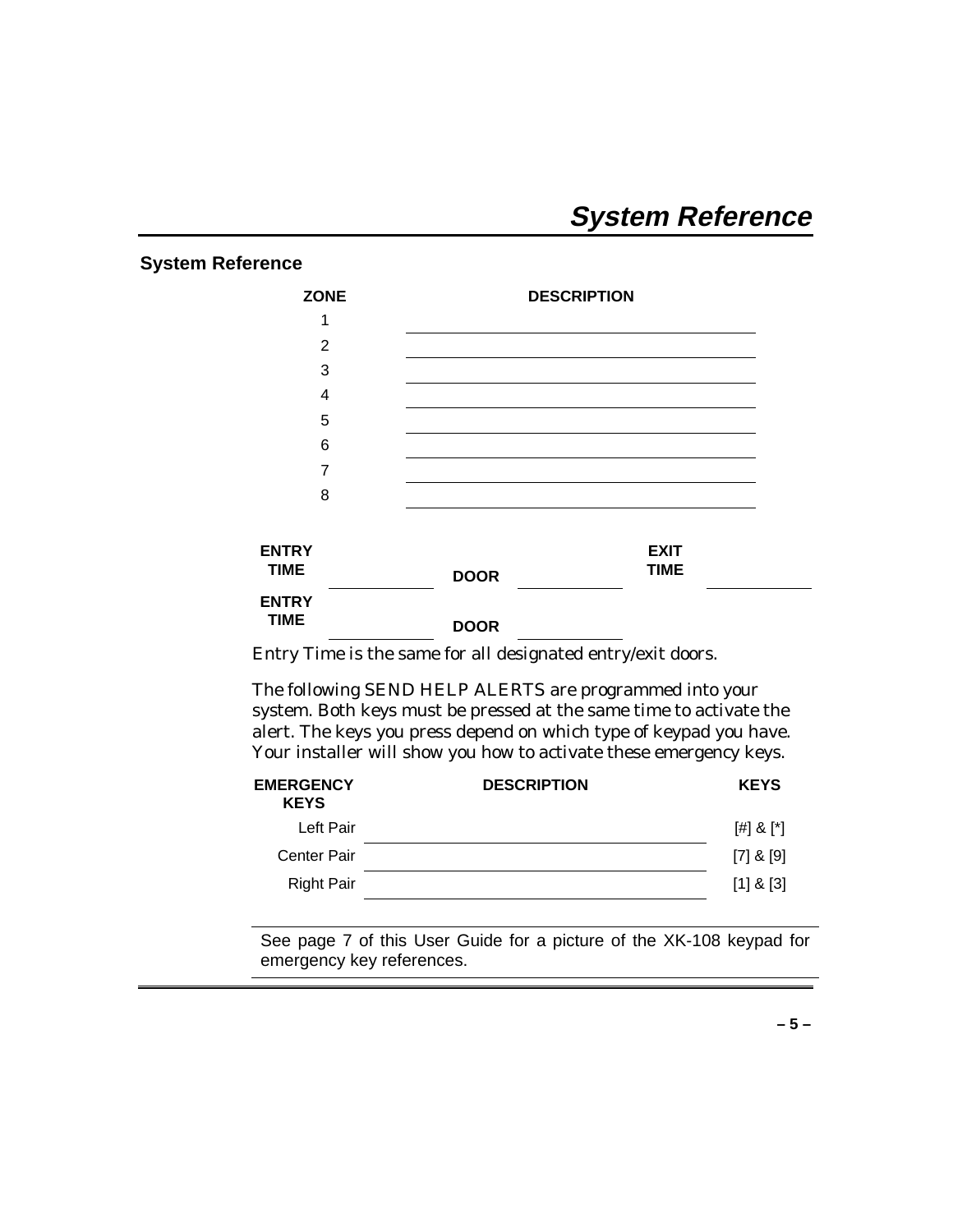# **System Reference (cont'd)**

| <b>USER ID</b> | <b>ASSIGNED TO</b> |                 |
|----------------|--------------------|-----------------|
| 1              |                    | (MASTER USER 1) |
| 2              |                    |                 |
| 3              |                    |                 |
| 4              |                    |                 |
| 5              |                    |                 |
| 6              |                    |                 |
|                |                    |                 |

\*Master User can add, change, or erase other user codes.

## **MONITORING STATION INFORMATION**

| Account #   |  |
|-------------|--|
| Telephone # |  |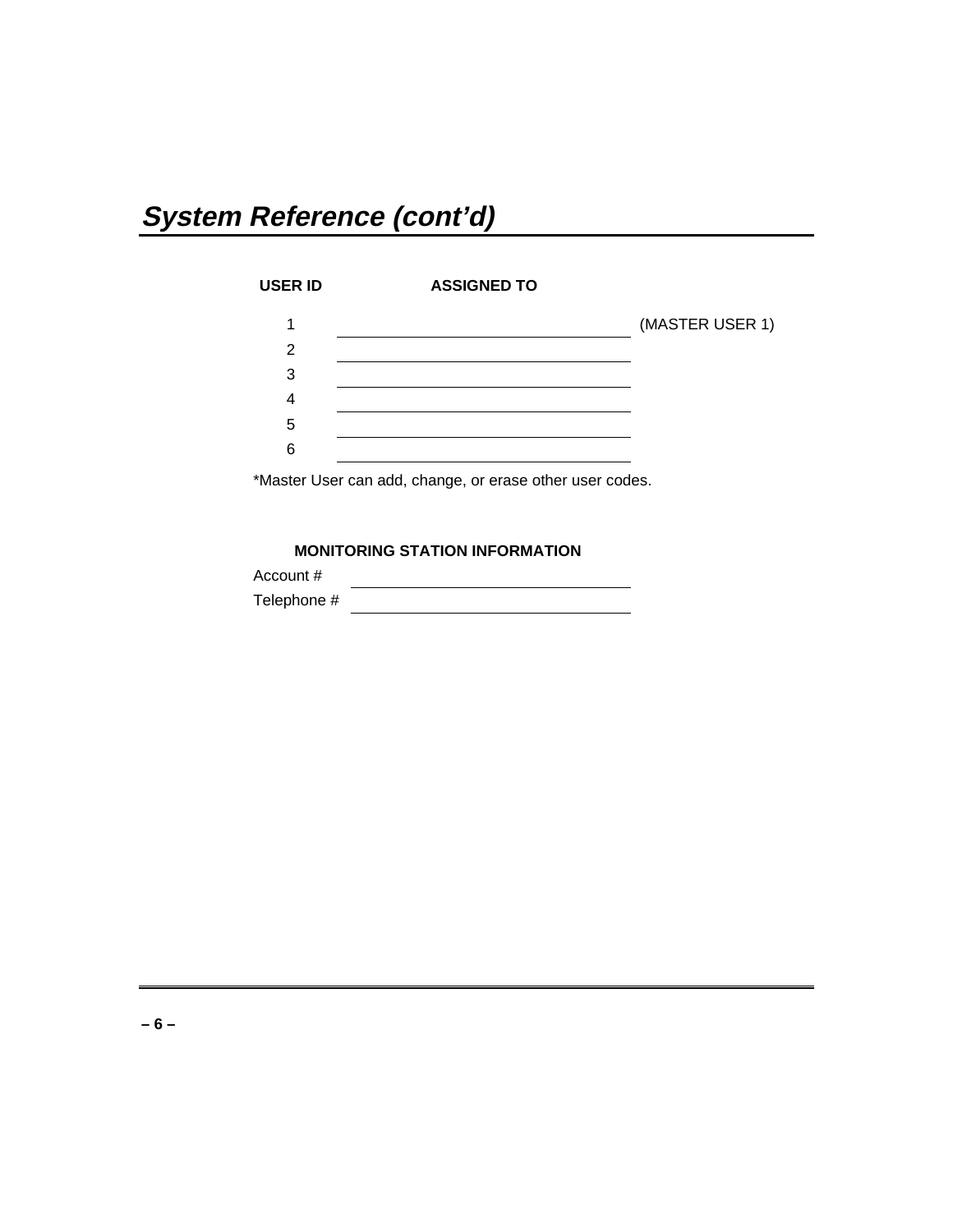# **XL-108 Keypad**



## **About the XL-108 Keypad**

#### **1) Zone Status LEDS**

These LEDs display the current zone status, including alarms, bypasses, troubles, and faults. Each condition causes these LEDs to operate differently, as follows:

**ALARMS –** Fast blink (approx. 150mS on - 150mS off).

**TROUBLES –** Slow pulse (approx. 600mS on - 600mS off).

**BYPASSES –** Wink (100mS on - 900mS off). Zone bypasses are displayed as a very slow wink of the zone LED.

**FAULTED ZONES –** Solid on. Faulted zones are the lowest-priority indication. Faulted burglary zones are displayed with the LED solidly on while the system is disarmed.

# **NORMAL** – Off

#### **2) ARM LED**

This LED indicates whether the system is currently armed (on) or disarmed (off). This LED also blinks fast to show that alarms have occurred, or blinks slowly upon failure to communicate with the central station.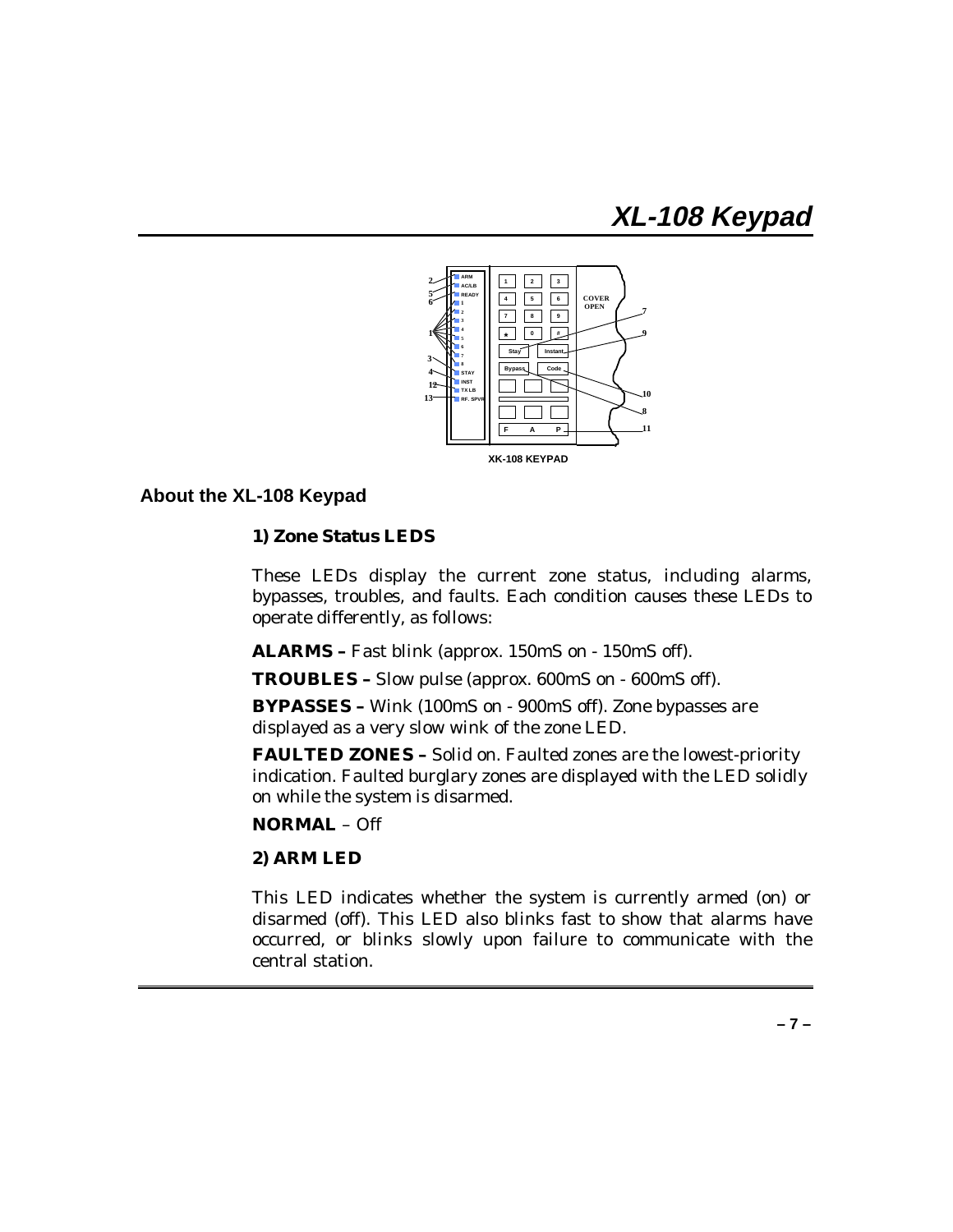# **3) STAY LED**

This LED indicates whether the system has been armed in the STAY mode or the STAY/INSTANT mode. If the INST LED is lit and the STAY LED is lit, then the system is in the STAY/INSTANT mode. If the INST LED is off and the STAY LED is lit, then the system is in the STAY mode only. In either mode, the STAY LED indicates the following:

Lit Interior zones are bypassed

Off **Interior zones are active armed** 

### **4) INST (Instant) LED**

This LED indicates whether the system has been armed in the STAY/INSTANT mode. In this mode the system is currently armed, all delay zones are instant, and all interior zones are bypassed.

Lit Delay zones are currently instant

Off Delay zones are normal

### **5) AC/LB (Low Battery) LED**

This LED indicates the current power status of the panel as follows:

| Lit        | AC is present                             |
|------------|-------------------------------------------|
| <b>Off</b> | No AC, running on battery backup          |
|            | Slow Blink Low-battery condition detected |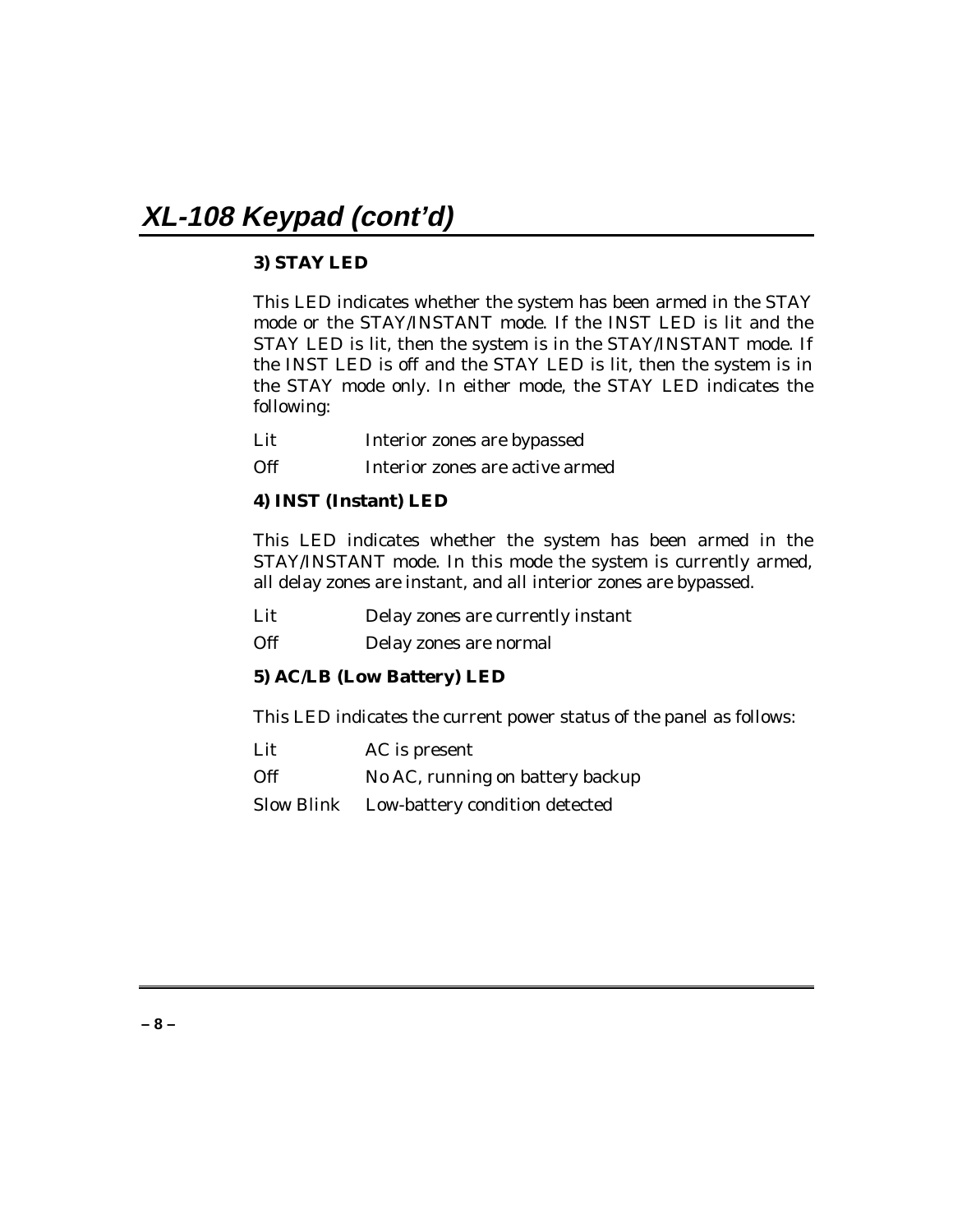#### **6) READY LED**

This LED indicates whether the system is ready for arming. The READY LED is common to all BURGLARY ZONES, and defines the following conditions:

| Lit | System ready to be armed              |
|-----|---------------------------------------|
| Off | System not ready to be armed          |
|     | Slow Blink Installer programming mode |
|     | Fast Blink Alarm memory mode          |

#### **7) Stay Key**

The [Stay] key enables arming the system, excluding zones programmed as interior zones. This provides exterior protection of the location while allowing full access throughout the interior.

#### **8) Bypass Key**

The [Bypass] key is used to temporarily exclude protection of a specific zone.

### **9) Instant Key**

The [Instant] key enables arming the system, eliminating entry/exit delays. If enabled with the [Stay] key, it enables arming the system in the STAY/INSTANT mode.

#### **10) Code Key**

The [Code] key is used to enter the installer programming mode and enter user codes.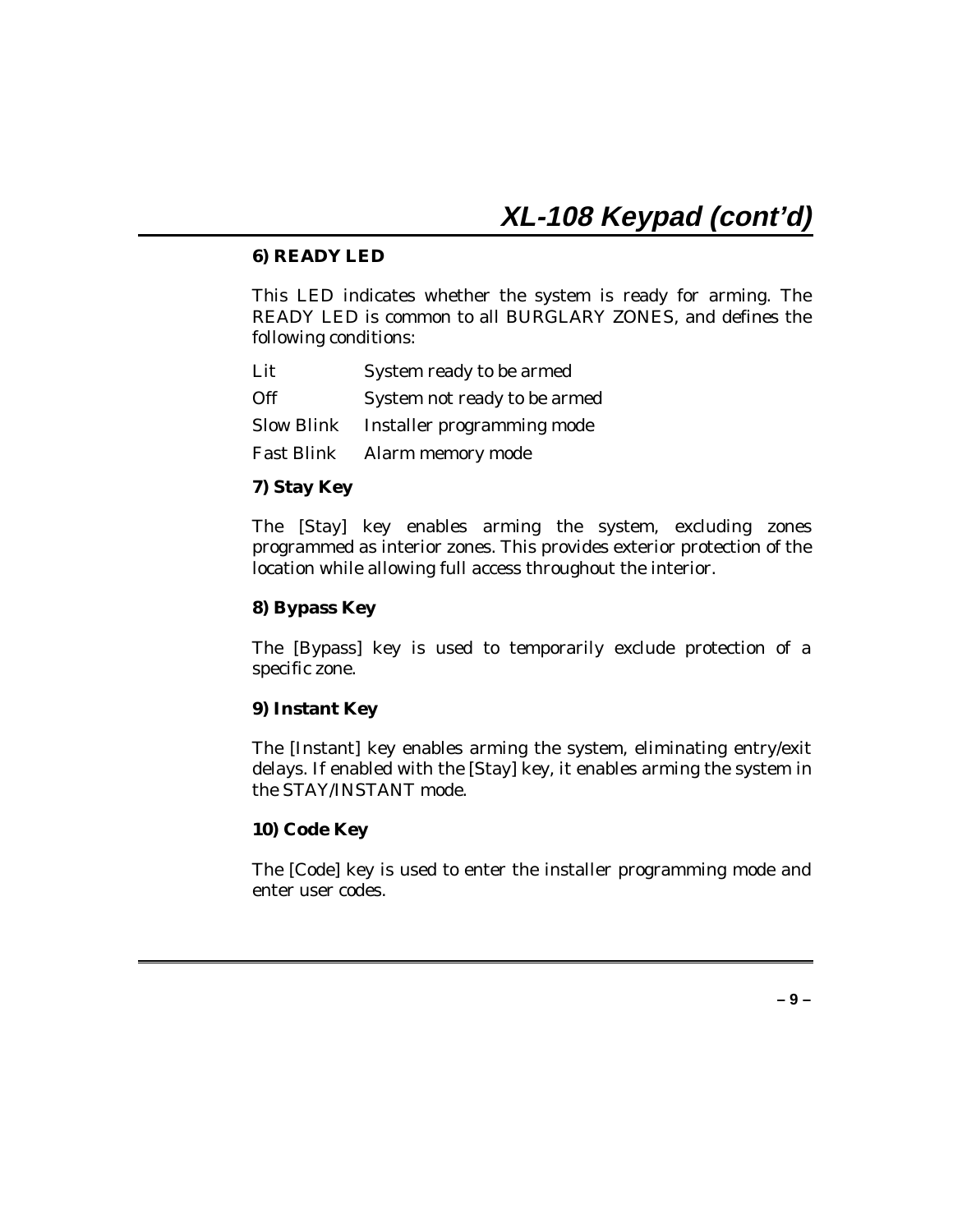# **11) Keypad Auxiliary Keys**

Pressing the two keys (top and bottom) labeled "P" at the same time initiates a CS transmission, if programmed, of PANIC, AUXILIARY, or FIRE, annunciates the keypad sounder, and turns on the bell output. If not programmed to transmit, these keys can only result in a local warning, as follows:

Keypad Sounder - Steady for PANIC, Pulsing for FIRE and AUXILIARY

Bell Output - Steady for PANIC, Pulsing for FIRE

# **12) TX LB LED**

This LED pulses whenever any RF transmitter has a low battery. The corresponding zone LED for that transmitter also pulses.

### **13) RF SPVR LED**

This LED indicates three different RF supervisory conditions and one bell output supervisory condition, as follows:

| Off | No supervision conditions exist (normal)                    |
|-----|-------------------------------------------------------------|
| Lit | RF transmitter has not checked in for more than 12<br>hours |
|     | Fast Blink RF transmitter reports a tamper condition        |
|     | Slow Blink Bell output is in supervision                    |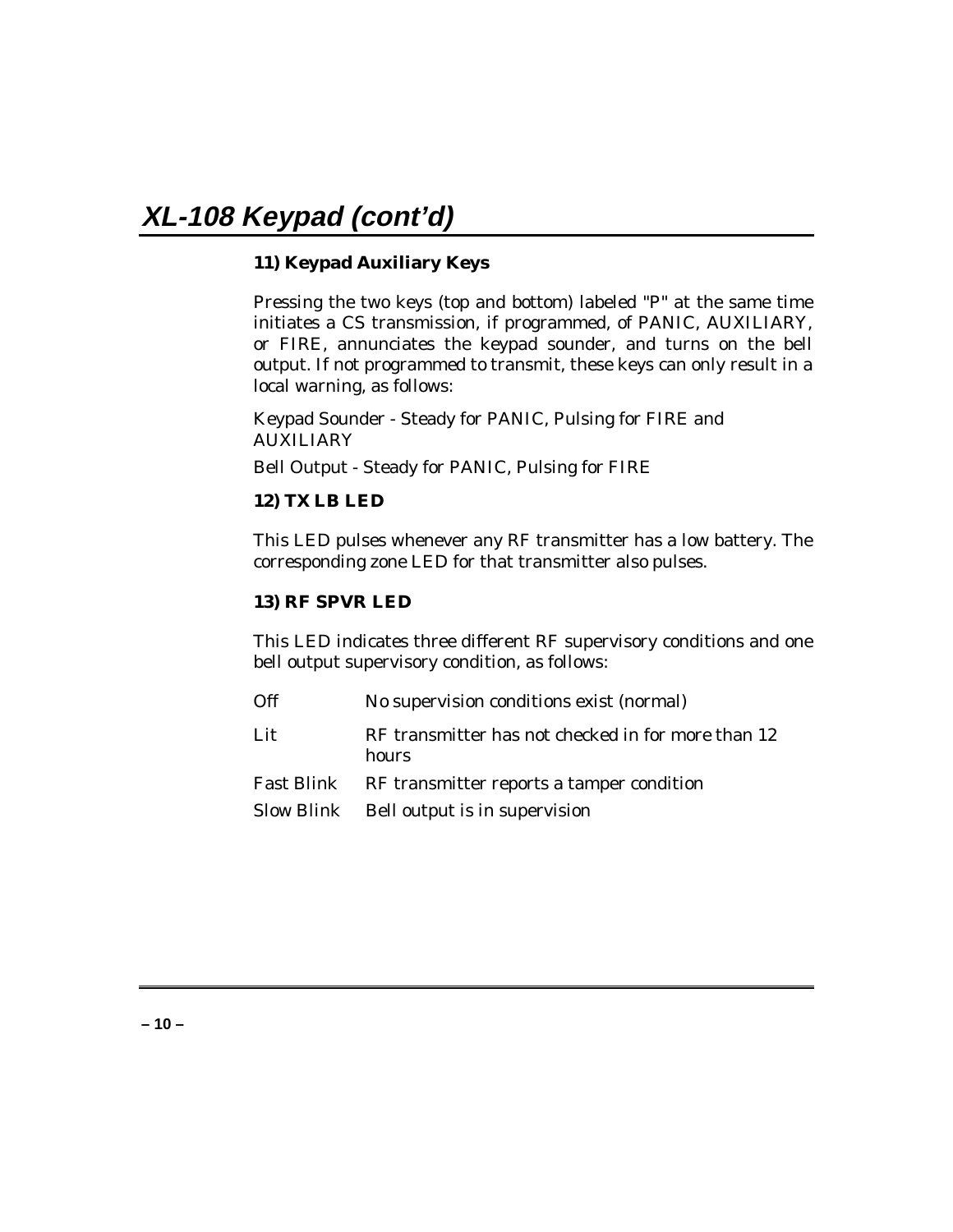### **System Operation**

You can turn the Burglar portion of your security system on and off. Before you turn the system on, it must be ready. If you have a protected door open, or someone is moving near a motion detector, the system is not ready and the READY LED is not lit.

The system is ready if the READY LED is lit.

#### **System Turn On/Leave**

Enter your 4-digit user code.

The ARM LED lights.

Exit through a door designated by your installer as an exit/entry door. You must leave within the period of time known as the exit time. Check the reference sheet for the time that has been set for your system.

If the system is not ready to be armed, the READY LED is off. The zone lights can have the following conditions:

| <b>Fast Blink</b>               | <b>Alarm</b>                                                                                    |
|---------------------------------|-------------------------------------------------------------------------------------------------|
| <b>Slow Blink/Low Intensity</b> | Bypass (Note that you will get a lit<br><b>READY LED if all faulted zones</b><br>are bypassed.) |
| <b>Slow Pulse</b>               | <b>Trouble</b>                                                                                  |
| Solid On                        | Not Ready                                                                                       |

**Example:** If the READY LED is not lit and the zone no.1 light is solid on, an alarm sensor on zone no. 1 is not normal. This might mean that a window is open or someone is walking near a motion sensor. Check all sensors on zone no. 1 and resolve the problem. When all sensors are normal, the READY LED goes on and the zone no. 1 light goes out.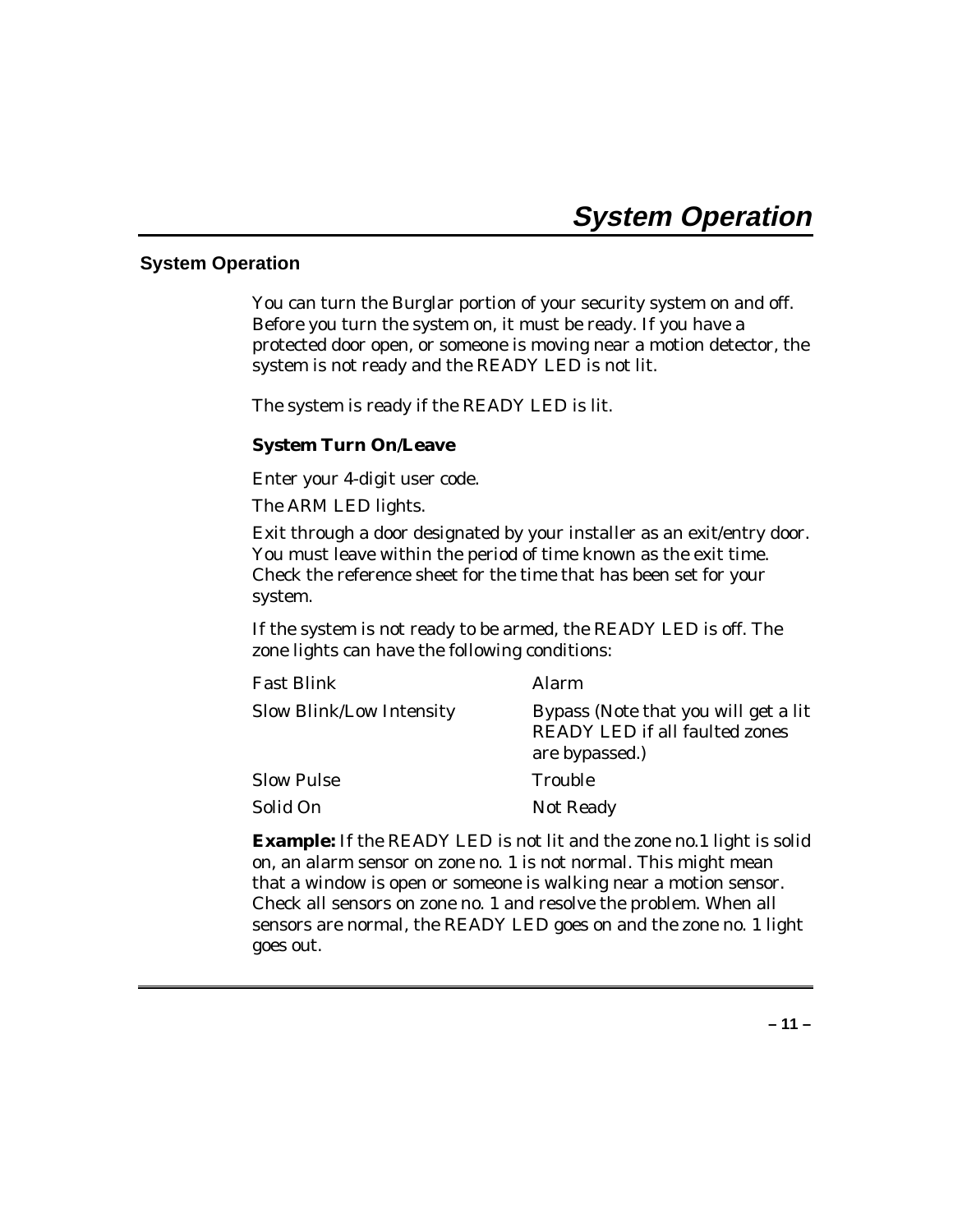Determine which zone or zones are not ready, resolve the problem, and turn the system on normally. If the problem cannot be resolved, you may bypass the zone that is not ready. Bypassing should be done only if the problem on the zone cannot be resolved OR if you intentionally wish to leave the zone off. Example: You wish to keep the window open for ventilation. Bypassed zones are not protected when the system is on. See Bypass for the correct procedure.

### **System Turn On/Stay Inside**

The STAY mode turns the perimeter portion of your burglar alarm on and allows you to move around freely inside the premises.

Check to make sure the system is READY; when ready, press:

**Stay** | followed by your user code.

The ARM LED and the STAY LED should now be lit.

You must turn the system off if you want to open the door or leave the premises after the exit time has passed.

### **System Turn On/Stay Inside/Instant Mode**

In INSTANT STAY mode, the perimeter portion of your burglar alarm system is on and the time delays are eliminated from your normal entry/exit door(s). All interior protection is off (if so programmed), so you are free to move around inside.

Check to make sure the system is READY; when ready:

Press **| Instant** then **Stay** followed by your user code.

The ARM LED, INST LED, and STAY LED should now be lit.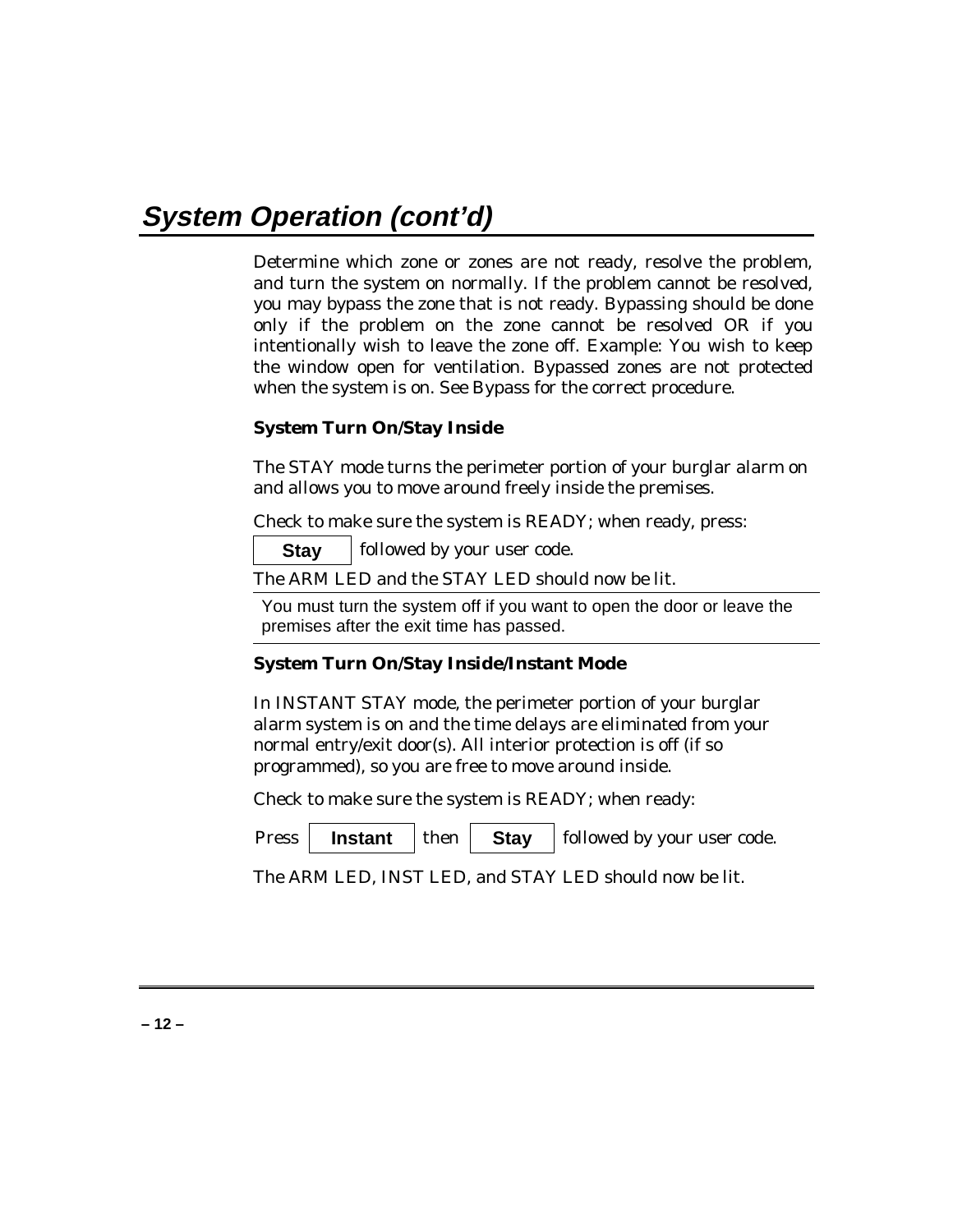In INSTANT mode, all alarm sensors, including sensors on doors that normally have a delay to allow you to turn the system off, report an alarm immediately, if activated.

Check to make sure the system is READY; when ready, press:

**Instant** | followed by your user code.

The ARM LED and the INST LED should now be lit.

#### **Bypass**

Bypass excludes a zone of protection from the security system until it is unbypasssed or until the next time you disarm the system. Bypassing can only be done while the system is turned off.

Press the [Bypass] key followed by your user code and then the zone no. (1-8) to be bypassed.

**Bypass** , 4-digit user code\*, zone no.

\*If Quick Bypass is enabled, you need only to press the [Bypass] key and the zone no.

- Bypassed zones are not protected when the system is turned on. After the bypass command has been accepted, the keypad sounds one long beep and the zone or zones bypassed slowly blink.
- Temporary users (i.e., baby sitters, housekeepers, etc.) should not be shown the Bypass procedure.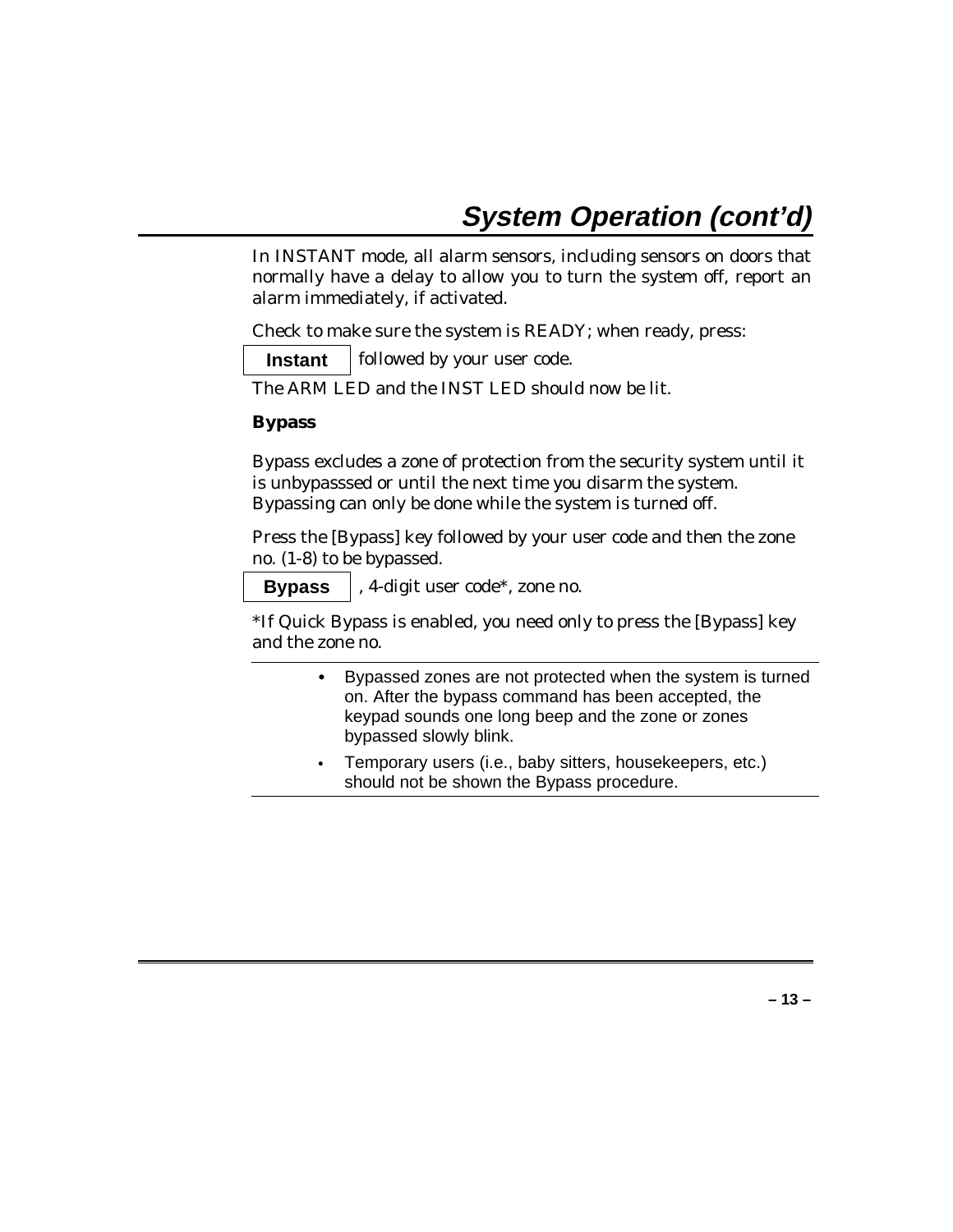### **Unbypass**

Unbypass returns a bypassed zone to normal operation.

Unbypass is a repeat of the Bypass function. Press the [Bypass] key followed by your user code and then the zone no. (1-8) to be unbypassed.

**Bypass** , 4-digit user code, zone no.

- 
- If Quick Bypass is enabled, you need only to press the [Bypass] key and the zone no.
- Fire zones cannot be bypassed.
- 24-Hour zones can be bypassed: however, they cannot be unbypassed if they are violated.
- Subsequent bypasses and unbypasses without Quick Bypass enabled can be made by pressing the [Bypass] key, and then pressing another zone no. within a 10-second period. After the 10-second period has expired, the entire command including user code must be entered.

After unbypassing, the zone displays indicate the state of the zones.

### **System Turn Off**

When you turn off the system, you turn off only the burglar portion of your system; any smoke or heat detectors and panic keys remain on. You must enter through a designated entry door and turn off the system within the time allowed. You can have different amounts of time for different entry points. See your system reference sheet for the times established for your system.

Enter your 4-digit user code.

If no alarms have taken place, the ARM LED goes out.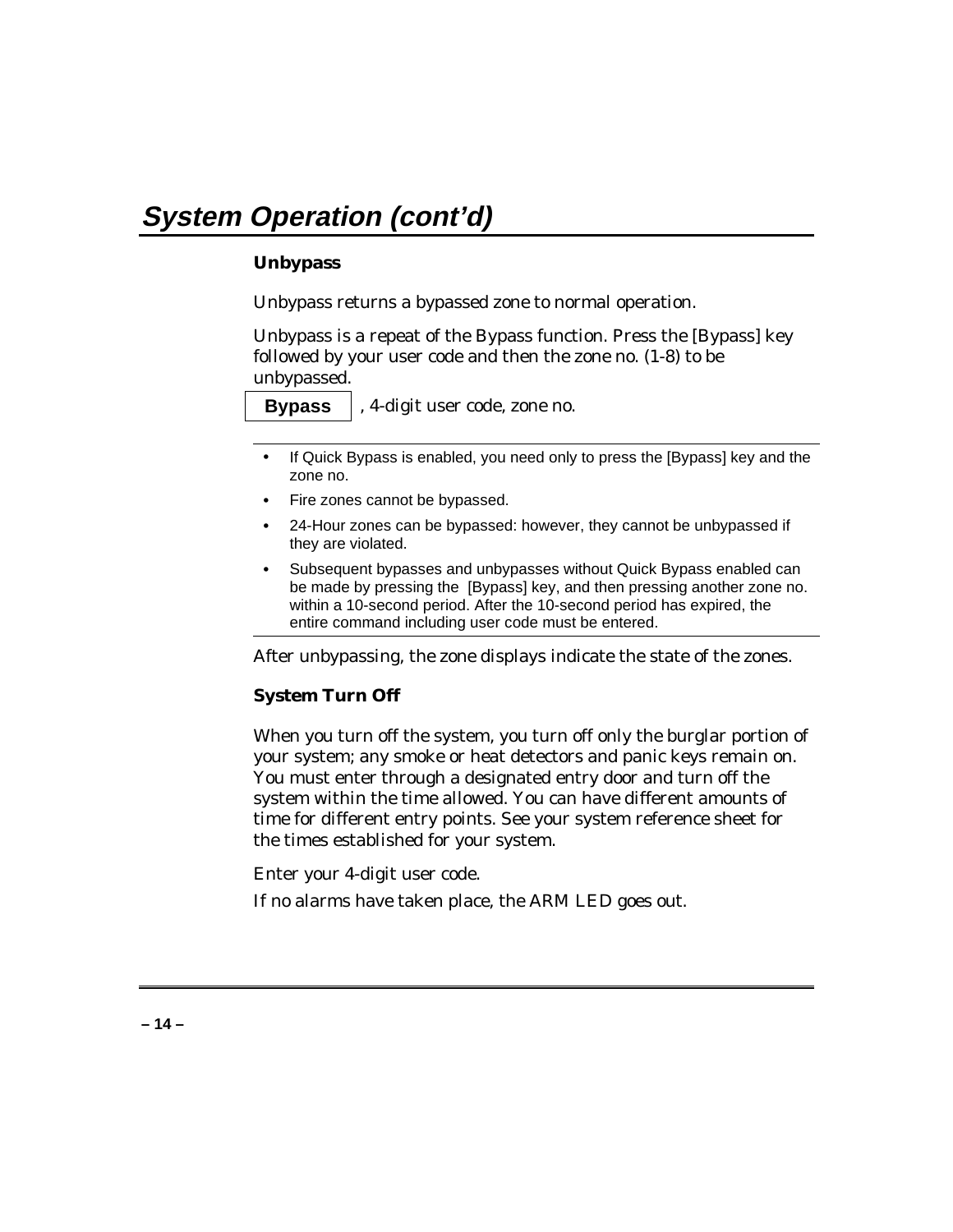If alarms occurred when the system was on, or if a trouble condition exists, the event or condition is displayed on the zone LEDs as follows:

| <b>Fast Blink</b>               | Alarm            |
|---------------------------------|------------------|
| <b>Slow Blink/Low Intensity</b> | <b>Bypass</b>    |
| <b>Slow Pulse</b>               | Trouble          |
| Solid On                        | <b>Not Ready</b> |

Burglary Alarms generate a steady sound through the keypad(s). Fire alarms generate a pulsing sound.

**Important:** If an intrusion has taken place while you were away, do not enter until the location has been checked. Call for help from a neighbor's house and wait for the police.

After you have turned the system off with your user code, the keypad will indicate Alarm Memory.

To clear the display of the alarm or trouble conditions and silence the audible alert:

Enter your 4-digit user code again.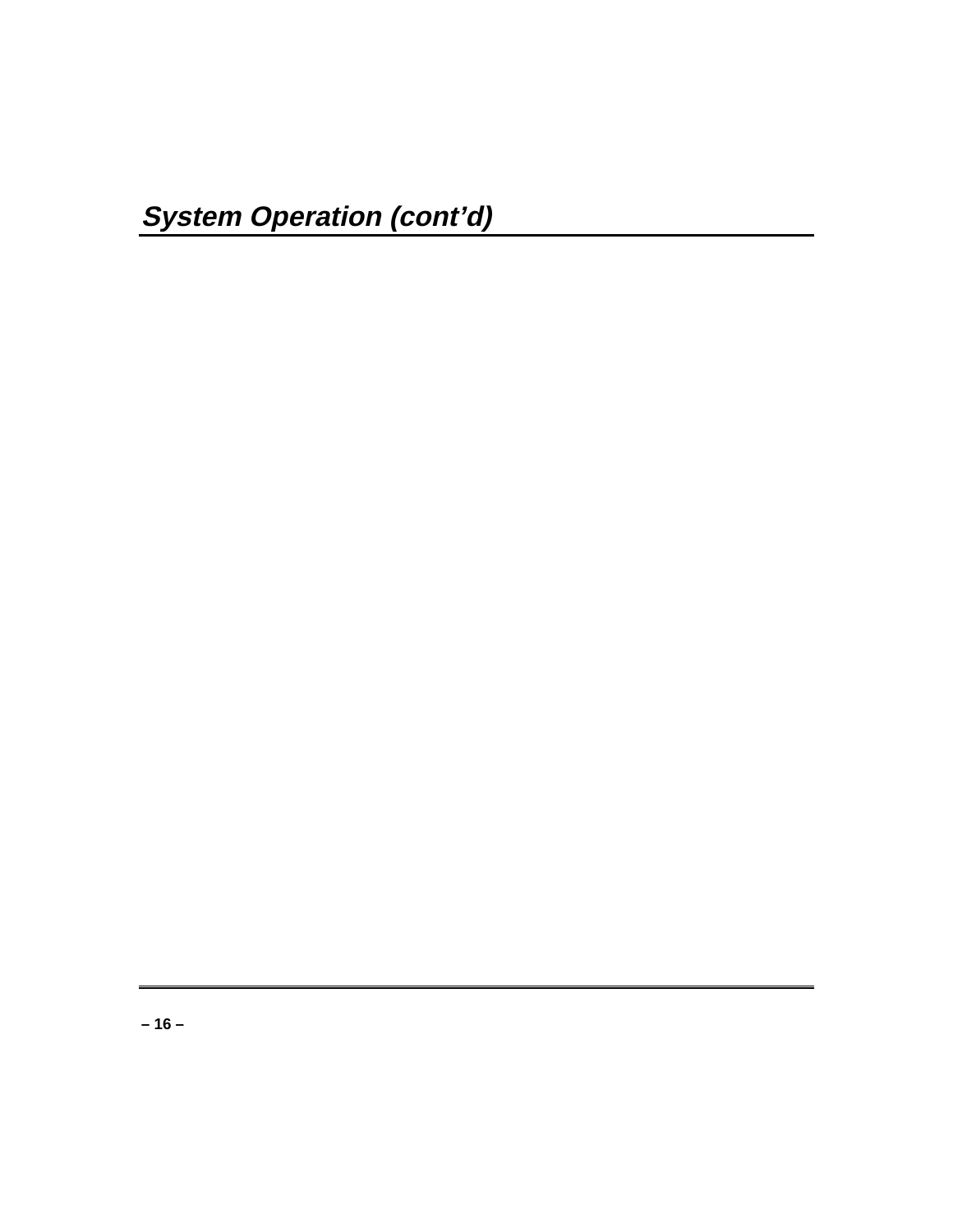# **User Codes**

### **Add or Change a User Code**

Users can be entered or modified directly through the keypad. Your system can have up to 6 different user codes. User no.1 is the Master User and is the only one allowed to add or delete other users.

Press the [Code] key followed by the 4-digit Master User code, then the user no. and the new 4-digit user code. The keypad beeps after each digit is pressed.

**Code** , 4-digit Master User Code, user ID (1-6), new user code.

Record sheets are provided in this guide to help you plan and record your users. On this sheet, your installer will indicate if you have chosen to dedicate a user code to send an emergency signal in the case of ambush or duress. You may also have chosen to reserve one user code that is allowed only to turn the system on; this code will not be able to turn the system off.

### **Delete a User Code**

To delete user no. 3, press the [Code] key followed by the 4-digit Master User Code, then the user no., then [✴] to delete.

**Code** , 4-digit Master User Code, user ID (3), [✴] .

User No. 1, the Master User, cannot be deleted, but it can be changed using the ADD OR CHANGE USER PROCEDURE.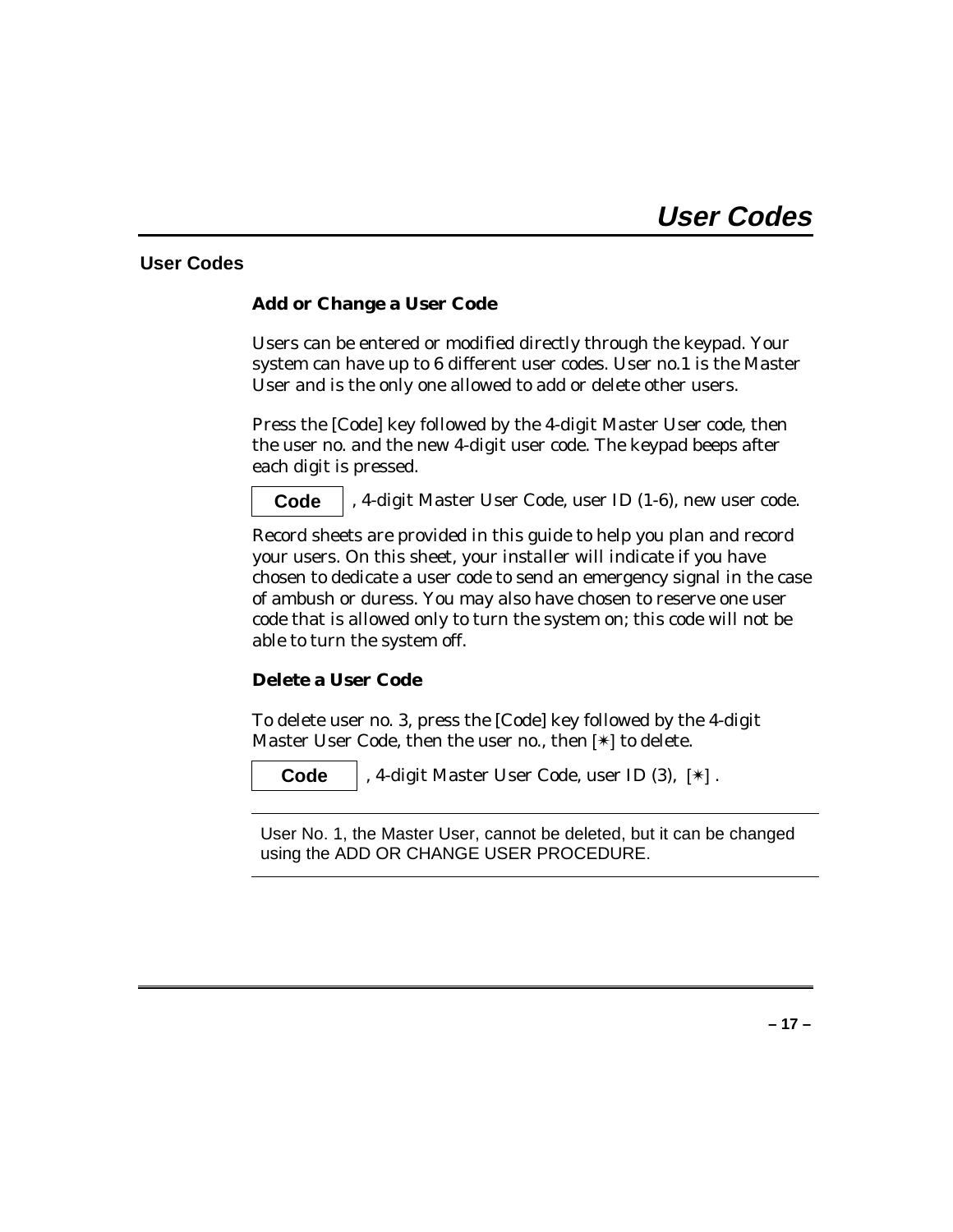# **Pager**

# **Pager**

## **Follow-Me Displays**

The display shown on your pager is "ACCTEXXX" where:

"ACCT" is the 4-digit central station no. 2 account number.

"E" is the event code. There are 4 event types: alarms, troubles, openings, and closings. These event codes are as follows:

Openings =  $0$ , Closings =  $1$ , Alarm or Trouble =  $9$ 

If multiple events occur, the signal for the highest-priority event is sent first. Events ranked from highest to lowest priority are alarms, trouble, open, and close.

"XXX" is, depending on the event, the zone (01-08) or user (1-14) designation.

| <b>USER DESIGNATION</b> | <b>FUNCTION</b>                   |
|-------------------------|-----------------------------------|
| $1 - 6$                 | User codes                        |
|                         | Remote arm/disarm                 |
| 8                       | Quick Arm #1, Quick Forced Arm #2 |
| $9 - 14$                | Keyfobs                           |

#### **Changing the Pager Follow-Me Phone Number**

You can change your pager follow-me phone number as follows if your installer enabled this feature: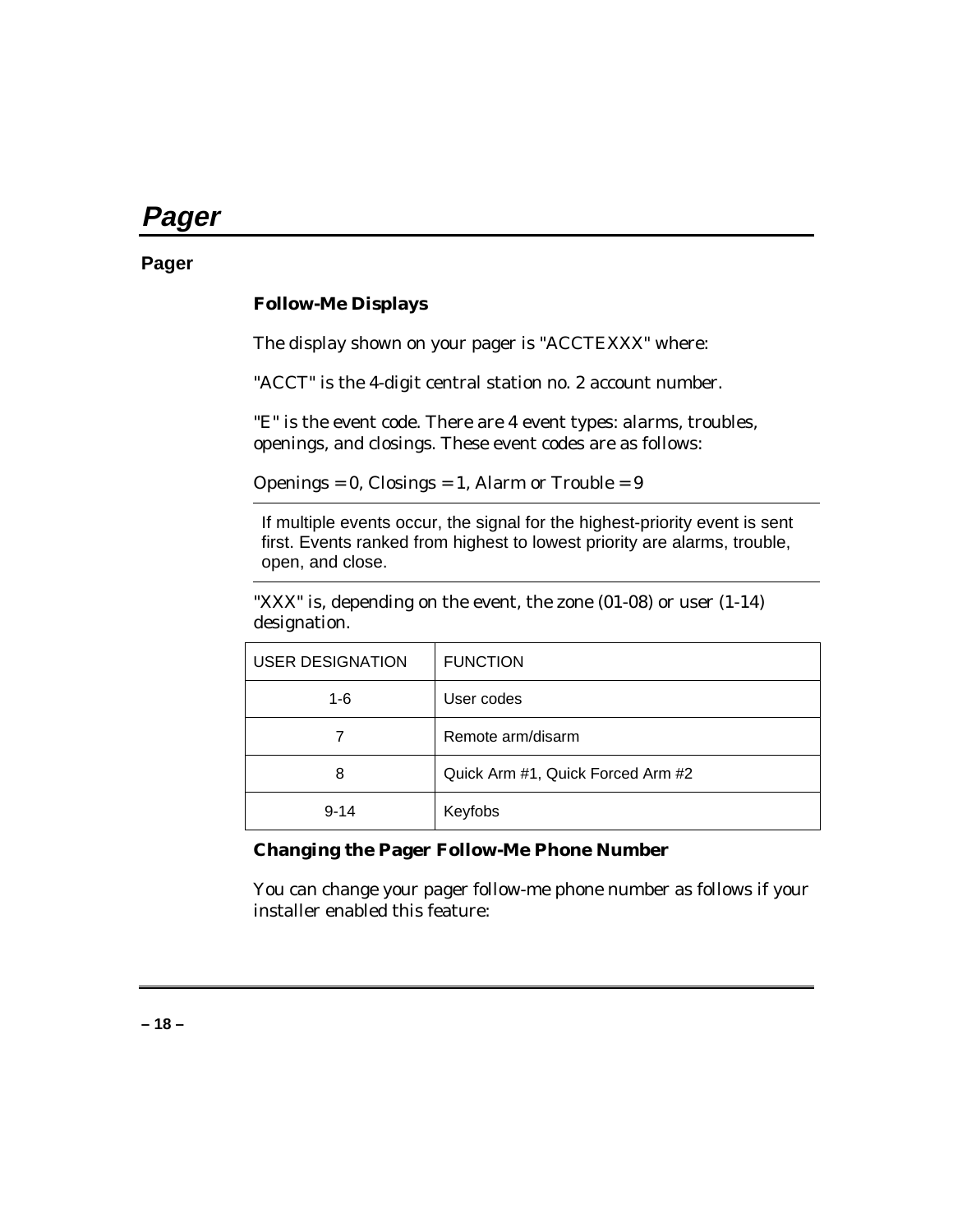# **Pager (cont'd)**

1. Access pager number programming by pressing in sequence the [#], [5], and [8] keys. An acknowledgement tone sounds to indicate pager number programming has been accessed.

The [#], [5], [8] command is accessible only while the system is disarmed and the dialer, dialer delay, and bell are not active.

In pager phone number programming mode, there is no visual keypad display of the numbers already programmed or numbers that are being changed.

- 2. Enter your new pager phone number. Your new pager phone number may consist of up to 16 characters (1-9, 0). It may be necessary to add time to allow the pager to answer before dialing your pager number. To enter a 2-second pause, press the [Code] key. (Entering a 2-second pause is optional and is not required to enter your pager phone number.) If the [Code] key was pressed, it counts as one character. The keypad will emit a single acknowledgement chirp as each number is pressed.
- 3. Press the [#] key after you have made your pager phone number changes. Pressing the [#] key saves your new pager number and nulls out the remaining locations. An acknowledgement tone sounds.

To exit without saving changes, press the [✴] key to exit pager phone number programming. An acknowledgement tone sounds to indicate pager number programming has been exited.

If you press the  $[*]$  key without first pressing the  $[#]$  key to save your new pager phone number, the system exits the pager phone number programming mode without saving the changes.

If no key is pressed within 10 seconds, the pager phone number programming mode times out and exits automatically without saving any information entered.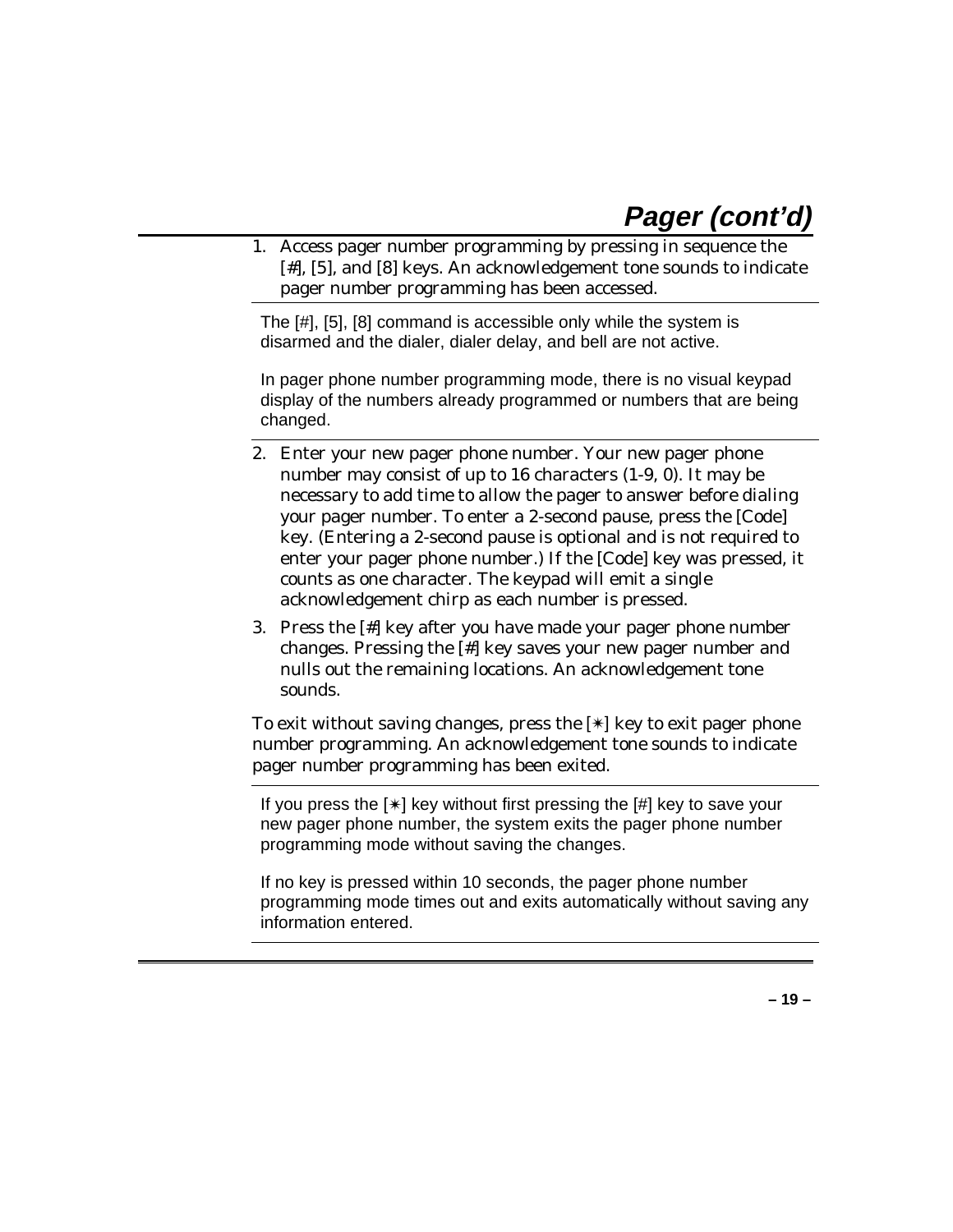# **Keypad Functions**

# **Keypad Functions**

# **System Turn On (Maid Code)**

If you choose to have a code that cannot turn the system off, but can turn the system on, have your installer program this feature. If programmed, user code no. 5 has system on capability only, and you can issue this code to a temporary user so they can secure the premises when they leave.

#### **Send Help Conditions**

Your system can be programmed for three separate Send Help Alerts, which send an emergency signal to your central station. These three alerts, along with their keypad combinations, are shown below:

Fire Panic Aux  $[7]$  &  $[9]$   $[*]$  &  $[#]$   $[1]$  &  $[3]$ 

#### **Duress**

Your system can be programmed to send an emergency signal to the central station if you are forced to enter the premises. If you choose to include this feature, user code no. 6 is dedicated to this function and must only be used under a duress circumstance.

|  | <b>Quick On</b> (Quick Arming) Yes | No |  |
|--|------------------------------------|----|--|
|--|------------------------------------|----|--|

If programmed by your installer, Quick On, or Quick Arming, allows you to turn the system on to the Away mode without entering a user code. To enable Quick On:

Press [#], [1].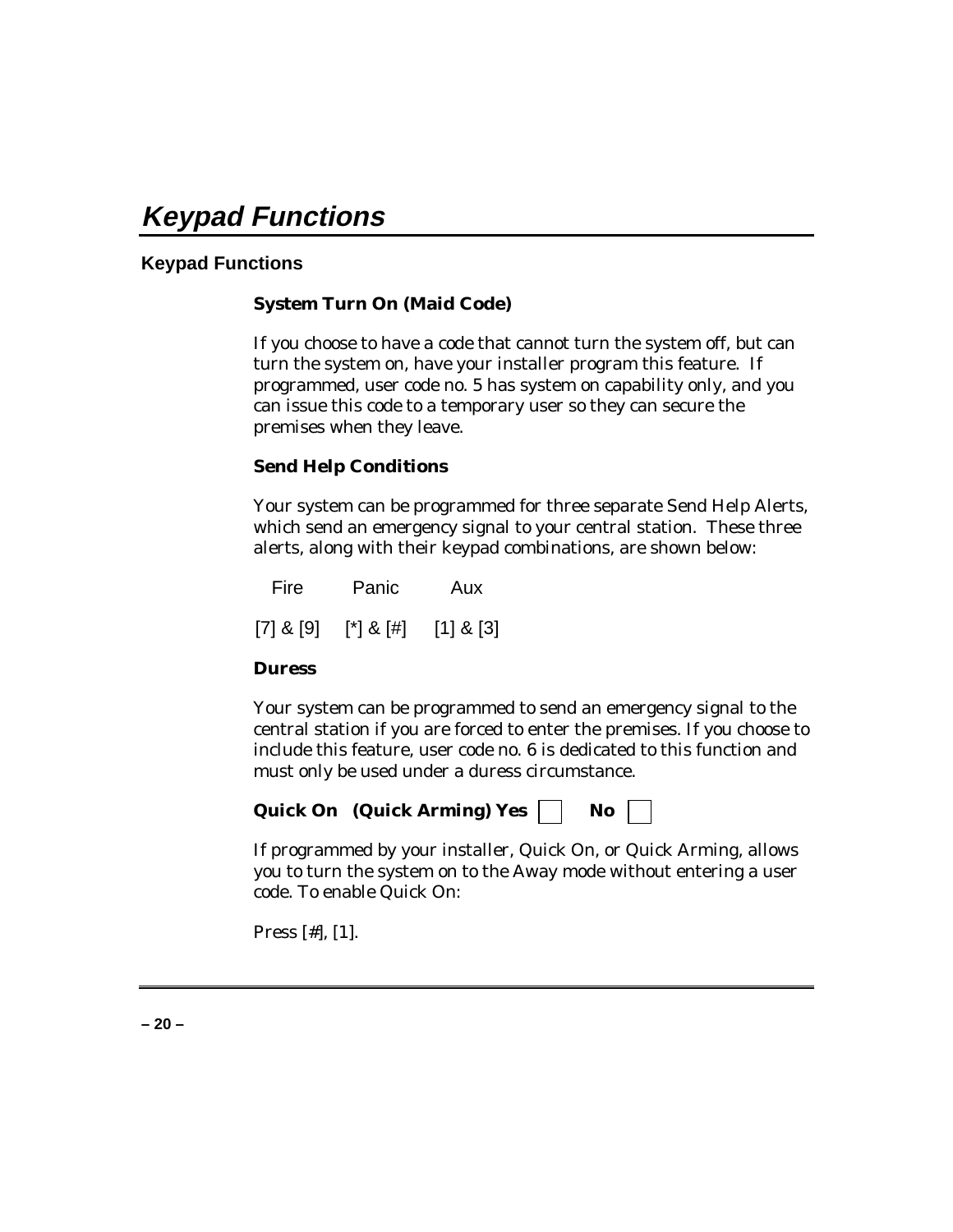# **Keypad Functions (cont'd)**

| <b>Quick Forced On</b> |  |
|------------------------|--|
|------------------------|--|

**Quick Forced On Yes No**

If programmed by your installer, Quick Forced On allows you to turn the burglar portion of your alarm system on to the Away Mode bypassing all zones that are not ready. To enable Quick Force On:

Press [#], [2].

A valid user code is still required to turn the system off.

**UL** The Quick Forced On feature is disabled on UL installations.

| <b>Quick Exit</b> |  |
|-------------------|--|
|-------------------|--|

|  | Yesl | No. |
|--|------|-----|
|--|------|-----|

If enabled, this feature allows the user to exit without having to disarm then arm the system. It is activated by pressing the [Stay] key while the system is armed and not in entry delay. This starts exit time, causes the keypad to beep once, and allows the user to exit without disarming the system. The system returns to its last armed state after exit time has expired.

Quick Bypass **Yes** No

If you have Quick Bypass programmed for your system, you do not have to use your user code to bypass zones. The Quick Bypass procedure is:

**Bypass** | , Zone No. (1-8)

Bypassed zones are not protected when the system is turned on. After the Bypass command has been accepted, the keypad sounds one long beep and the zone or zones bypassed slowly blink.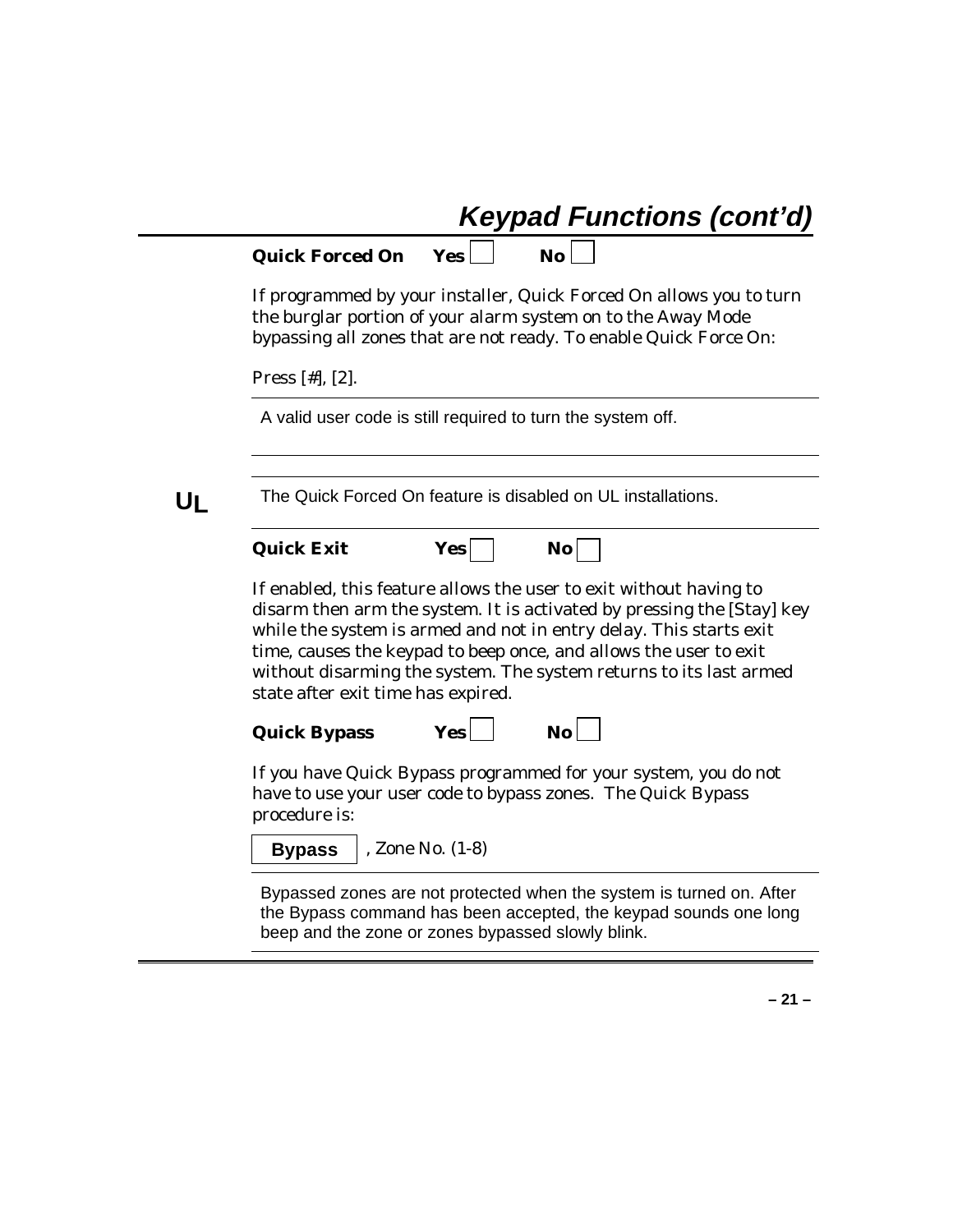# **Keypad Functions (cont'd)**

#### **Set Time and Date**

To set the time and date press [#], [3]. Enter 2 digits each for hours, minutes, month, day, and year.

| $\Box$ hours (00-23) $\Box$ minutes (01-59) |                                                             |
|---------------------------------------------|-------------------------------------------------------------|
|                                             | <b>nonth</b> (01-12) $\Box$ day (01-31) $\Box$ year (00-99) |

In order to acknowledge your entry, a beep sounds after you set each component of the time and date.

### **Turn Chime On/Off**

Chime is an optional feature that causes the keypad to chime when selected doors are opened when the burglary protection is off or disarmed.

Only your installer can program a zone for the Chime feature, but once it is programmed, you can turn Chime on or off to meet your daily needs. To turn Chime on or off:

Press [#], [6]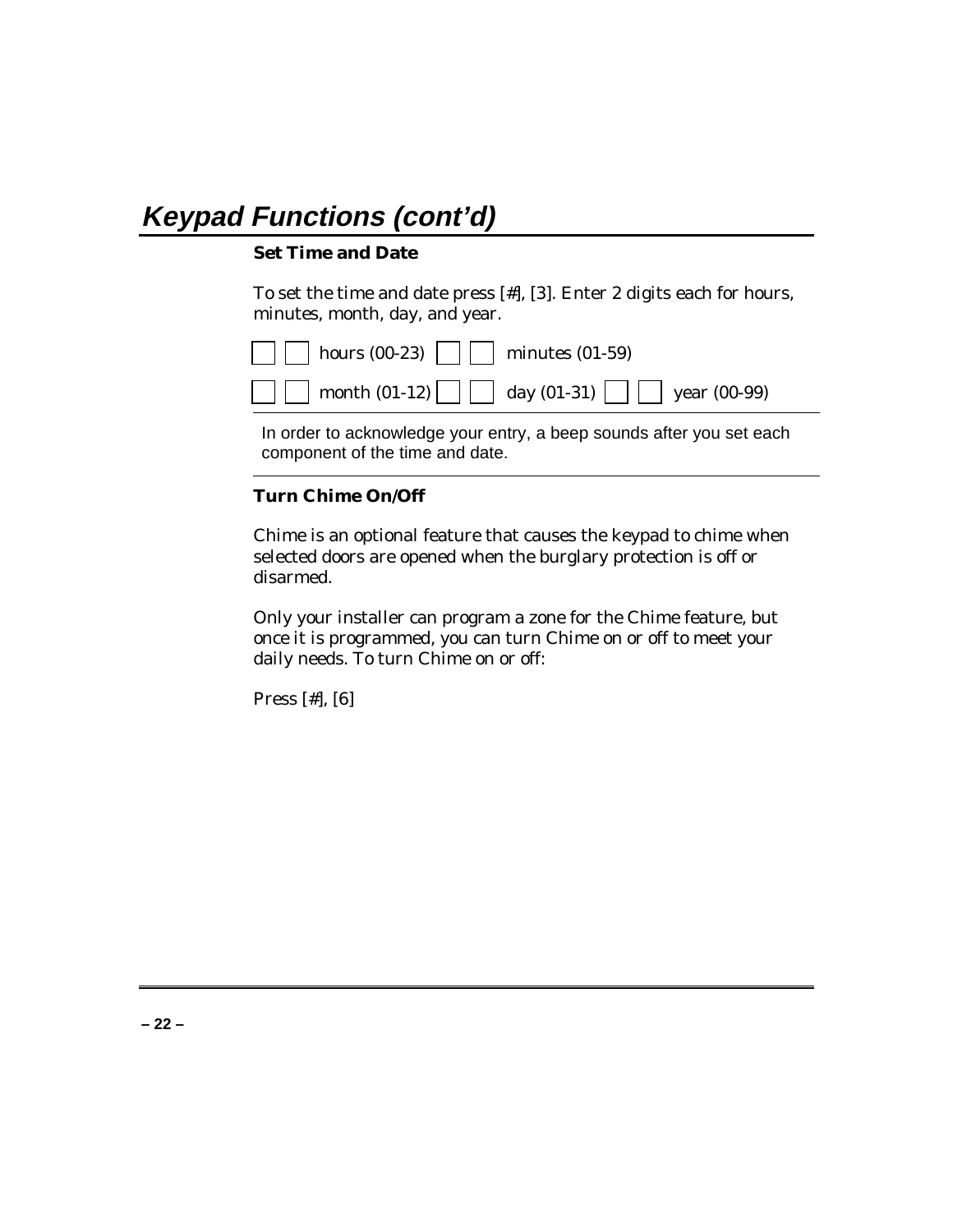# **Testing the System**

#### **System Test**

We recommend that you test your system once a week using the following procedure:

If your system is monitored, contact your central station before you perform this test.

- 1. Turn your security system on.
- 2. Wait until your exit time is over and then activate the system by opening a protected zone (for example, a window or door).
- 3. Confirm that the alarm sounding device (bell or siren) sounds. If your system is connected to a central station, the keypad will sound the ringback tone to confirm that the signal was received.
- 4. Turn the security system off.
- 5. Call the central station to tell them you are finished testing.

#### **Battery Test**

We recommend that you test your battery once a month. To test your backup/standby battery, follow this procedure.

1. Unplug the transformer from the AC outlet by removing the restraining screw that secures the transformer to the wall.

The restraining screw is not present on models sold in Canada.

- 2. Observe that the AC indicator light on the keypad goes off.
- 3. Activate your alarm by performing the above SYSTEM TEST. Remember to contact your central station if your system is monitored.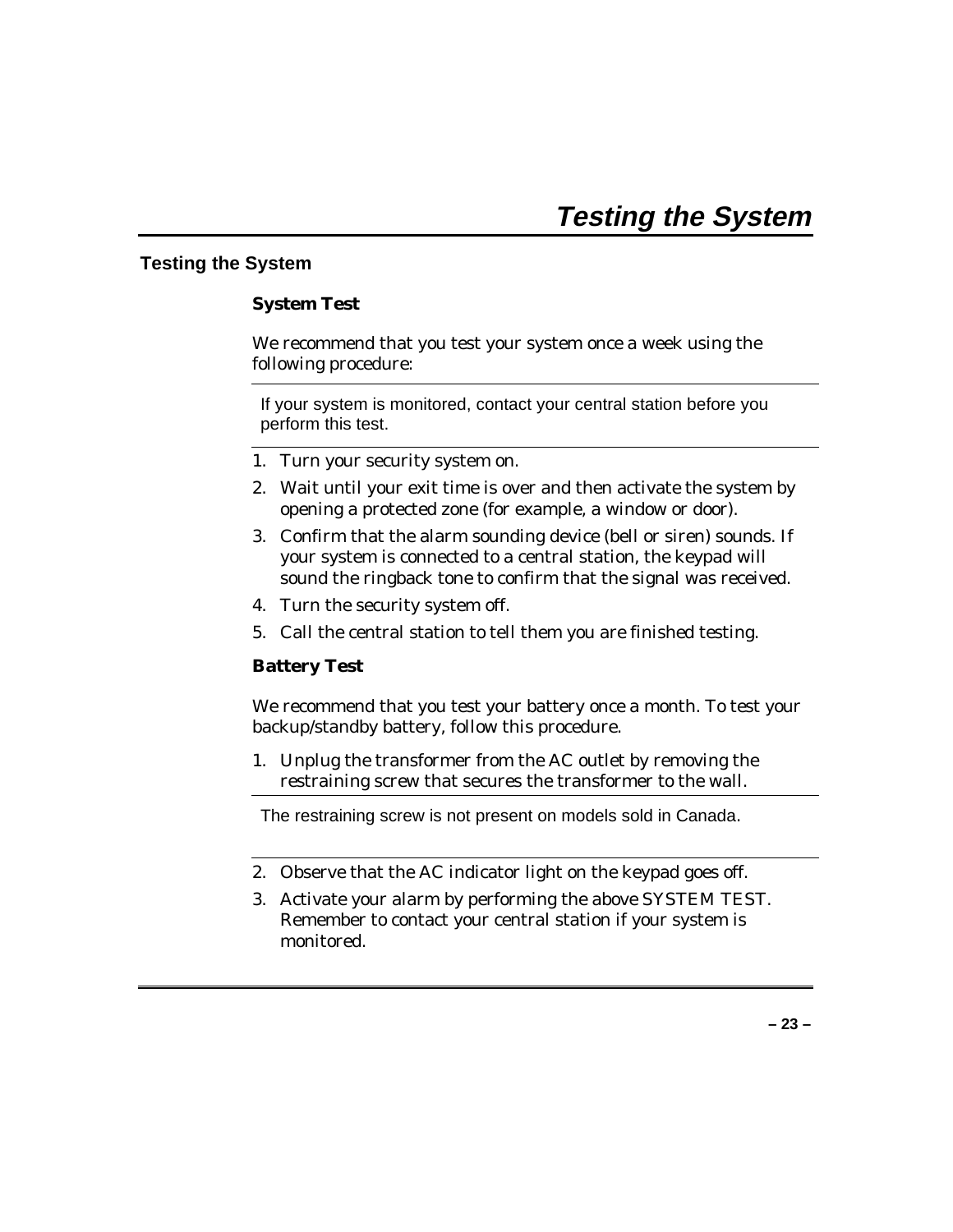# **Test the System (cont'd)**

4. Plug the transformer into the AC outlet and secure with the restraining screw.

The National Fire Protective Association publishes a standard for fire warning equipment (NFPA publication no. 74). Further information can be obtained by contacting NFPA Public Affairs Dept., Batterymarch Park, Quincy, MA 02269.

If you have any further questions about the operation of your system, please contact your alarm company.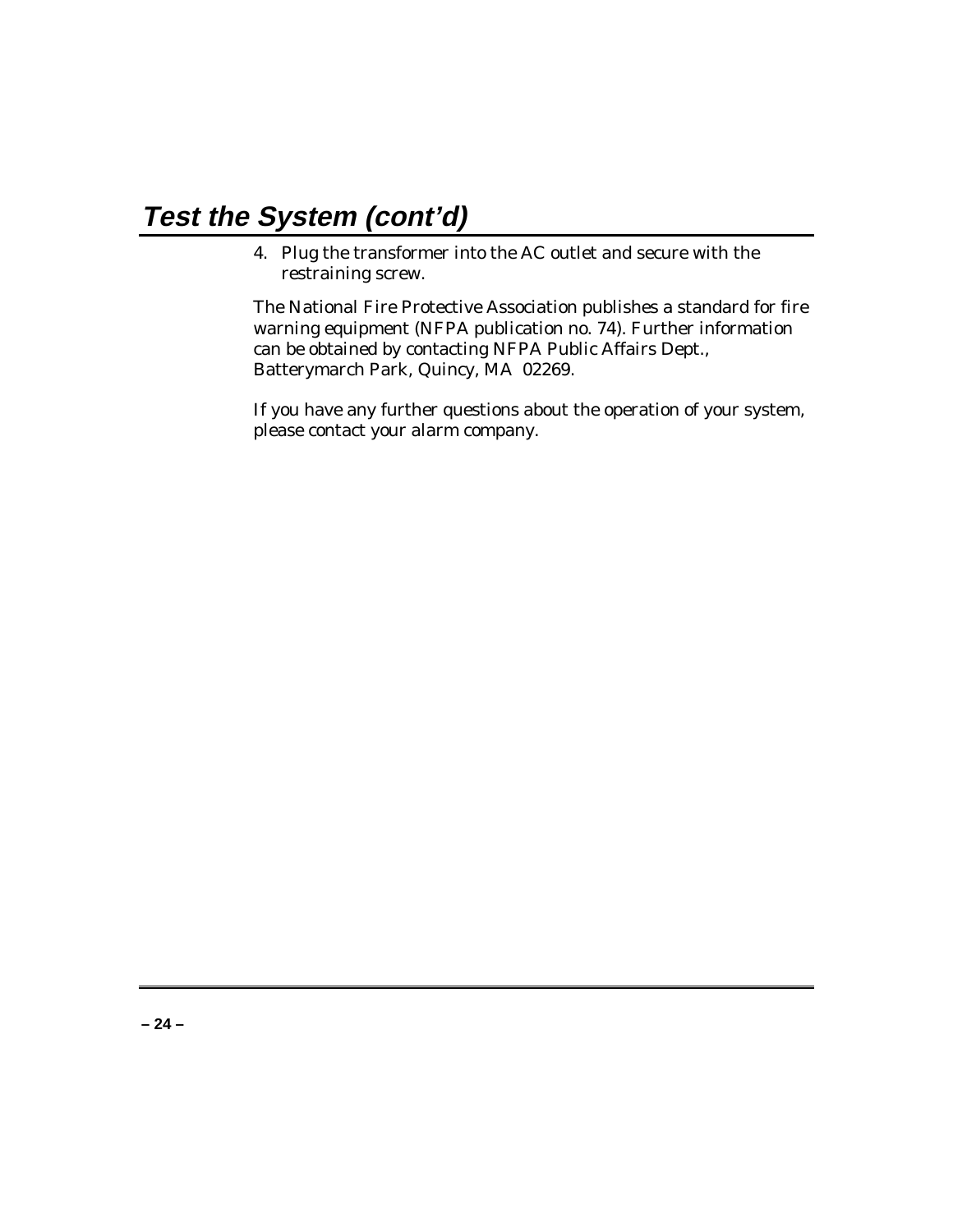# **Installation Layout**

Early-warning fire detection is best achieved by the installation of smoke detectors in the locations marked by a "+" in the diagram below.



#### **Typical Smoke Detector Layout**

### **Installation Layout**

In homes with more than one sleeping area, a smoke detector should be provided to protect each area. Smoke detectors shall be located between the sleeping area and the rest of the house

Preparation of an evacuation plan is of prime importance in fire prevention. Establish a household or business emergency evacuation plan to be followed in the event of a fire, using these guidelines:

- 1. Evaluate possible escape routes from your home or business.
- 2. Select two escape routes from each room.
- 3. Rooms on the second floor should have a rope ladder (make sure it reaches the ground) or fire escape.
- 4. Draw a rough sketch of your escape plan so everyone is familiar with it.
- 5. Practice your escape plan to make sure everyone knows what to do.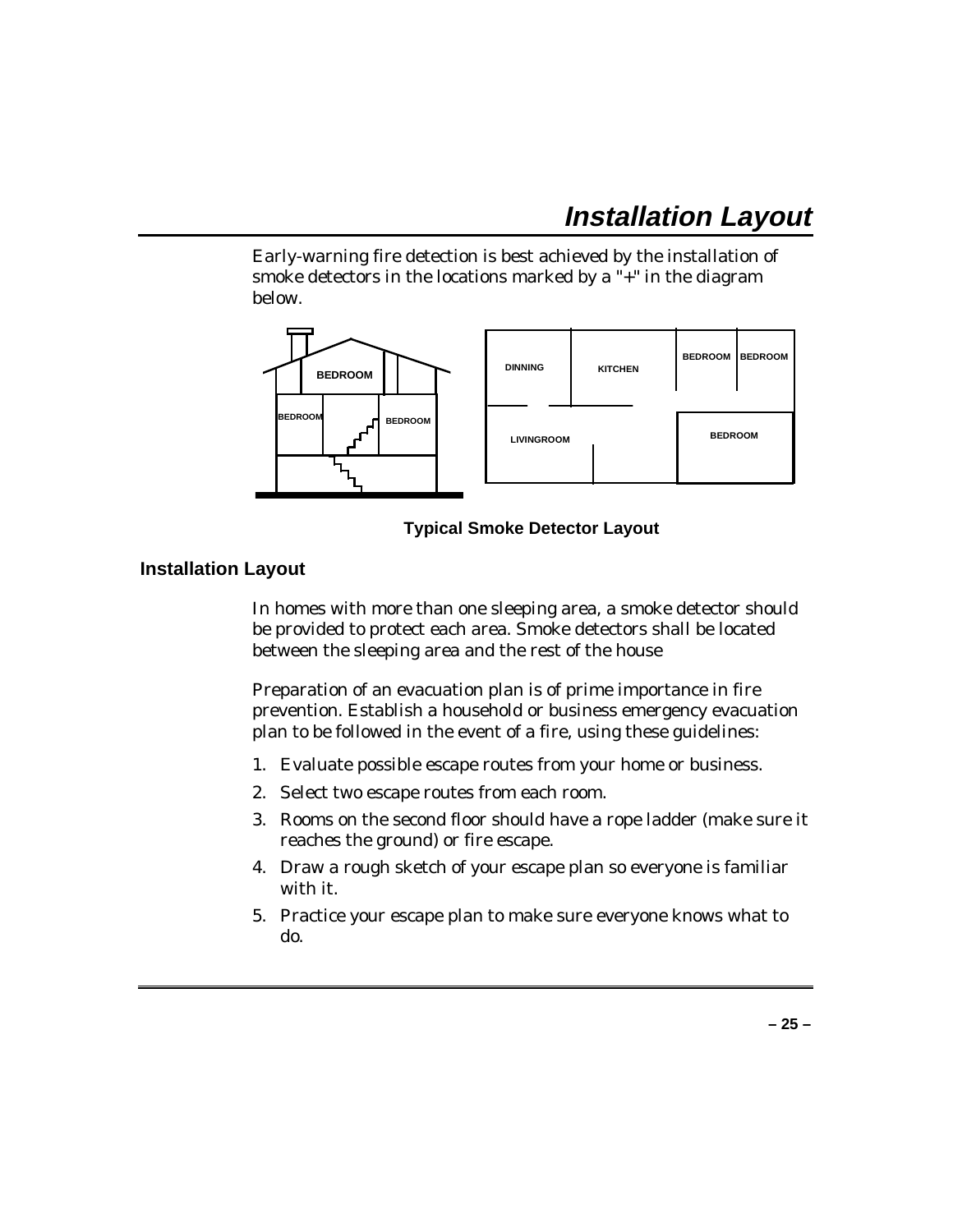# **Installation Layout (cont'd)**

- 6. Establish a meeting place outside where everyone will meet after evacuation.
- 7. Advise the local fire authority that you have installed a fire alarm system.
- 8. When the fire alarm signals, LEAVE IMMEDIATELY. Do not stop for belongings.
- 9. If a fire occurs, test the door. If the door is hot, use your alternate route to evacuate. If the door is cool, brace your shoulder against it and open it cautiously. Shut the door behind you to help prevent the fire and smoke from spreading. Crawl through smoke holding your breath.
- 10. Contact the fire department from a neighboring house or business.
- 11. Everyone, including neighbors, should be familiar with your fire and burglary audible alarm sounders.

Fire Alarm Sound is: \_\_\_\_\_\_\_\_\_\_\_\_\_\_\_\_\_\_\_\_\_\_\_\_\_\_

Burglar Alarm Sound is: \_\_\_\_\_\_\_\_\_\_\_\_\_\_\_\_\_\_\_\_\_\_\_\_\_\_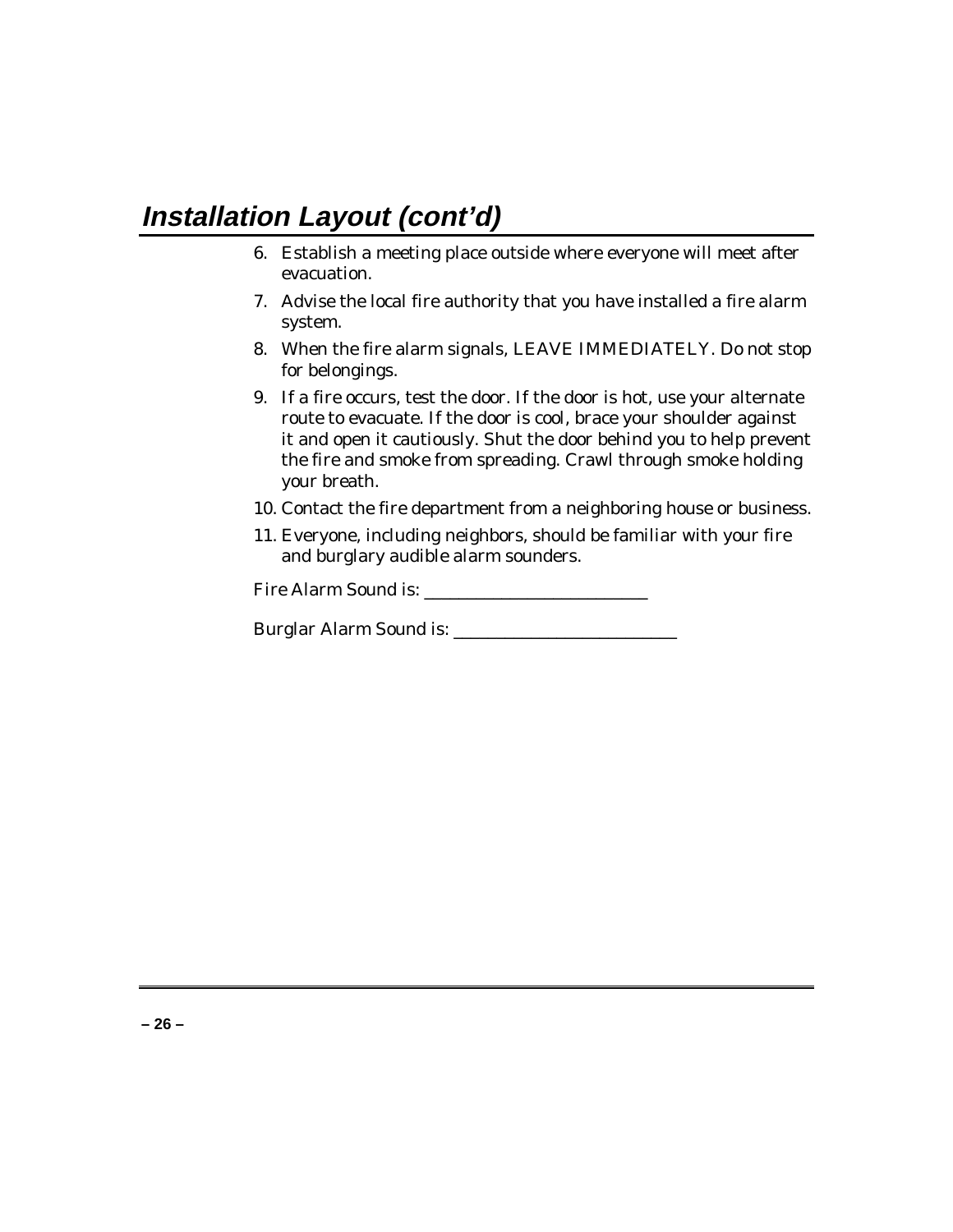### **System Limitations**

While this system is an advanced-design security system, it does not offer guaranteed protection against burglary, fire, or other emergency. Any alarm system, whether commercial or residential, is subject to compromise or failure to warn for a variety of reasons. For example:

- Intruders may gain access through unprotected openings or have the technical sophistication to bypass an alarm sensor or disconnect an alarm warning device.
- Intrusion detectors (e.g., passive infrared detectors), smoke detectors, and many other sensing devices will not work without batteries or if the batteries are not put in properly. Devices powered solely by AC will not work if their AC power supply is cut off for any reason, however briefly.
- Signals sent by wireless transmitters may be blocked or reflected by metal before they reach the alarm receiver. Even if the signal path has been recently checked during a weekly test, blockage can occur if a metal object is moved into the path.
- A user may not be able to reach a panic or emergency button quickly enough.
- While smoke detectors have played a key role in reducing residential fire deaths in the United States, they may not activate or provide early warning for a variety of reasons in as many as 35 percent of all fires, according to data published by the Federal Emergency Management Agency. Some of the reasons smoke detectors used in conjunction with the system may not work are as follows: Smoke detectors may not sense fires that start where smoke cannot reach the detectors, such as in chimneys, in walls, on roofs, or on the other side of closed doors. Smoke detectors also may not sense a fire on another level of a residence or building. A second-floor detector, for example, may not sense a first-floor or basement fire. Moreover, smoke detectors have sensing limitations. No smoke detector can sense every kind of fire every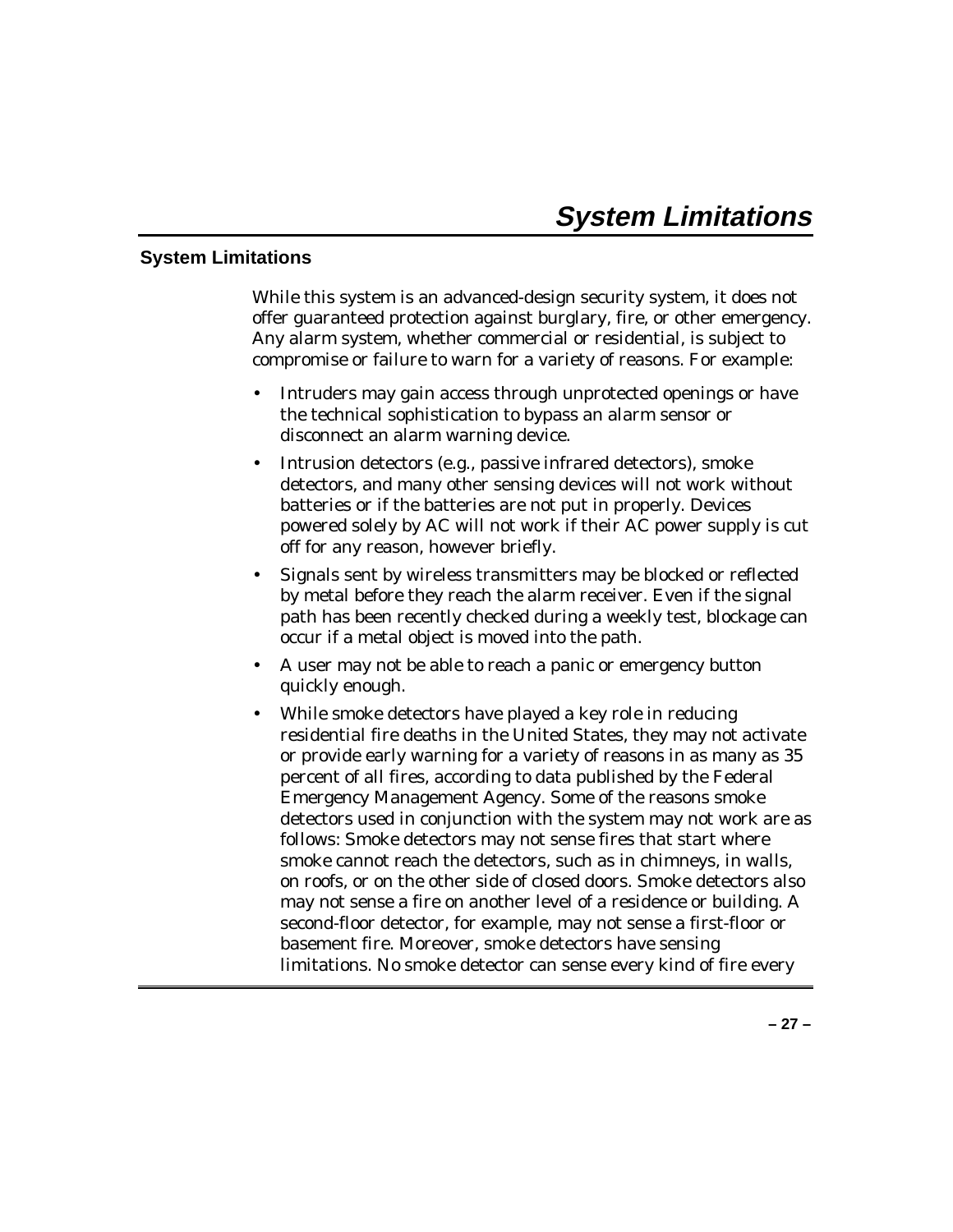# **System Limitations (cont'd)**

time. In general, detectors may not always warn about fires caused by carelessness and safety hazards like smoking in bed, violent explosions, escaping gas, improper storage of flammable materials, overloaded electrical circuits, children playing with matches, or arson. Depending on the nature of the fire and/or the location of the smoke detectors, the detector, even if it operates as anticipated, may not provide sufficient warning to allow all occupants to escape in time to prevent injury or death.

- A passive infrared motion detector can detect intrusion only within the designed ranges as diagrammed in its installation manual. Passive infrared detectors do not provide volumetric area protection. They do create multiple beams of protection, and intrusion can be detected only in unobstructed areas covered by the beams. They cannot detect motion or intrusion that takes place behind walls, ceilings, floors, closed doors, glass partitions, glass doors, or windows. Mechanical tampering, masking, painting, or spraying, of any material on the mirrors, windows, or any part of the optical system can reduce their detection ability. Passive infrared detectors sense changes in temperature; however, as the ambient temperature of the protected area approaches the temperature range of 90 degrees to 150 degrees Fahrenheit, the detection performance can decrease.
- Alarm warning devices such as sirens, bells, or horns may not alert people or wake up sleepers who are located on the other side of closed or partly open doors. If warning devices sound on a different level of the residence from the bedrooms, then they are less likely to waken or alert people inside the bedrooms. Even persons who are awake may not hear the warning if the alarm is muffled by noise from a stereo, radio, air conditioner, other appliances, or by passing traffic. Finally, alarm warning devices, however loud, may not warn hearing-impaired people or waken deep sleepers.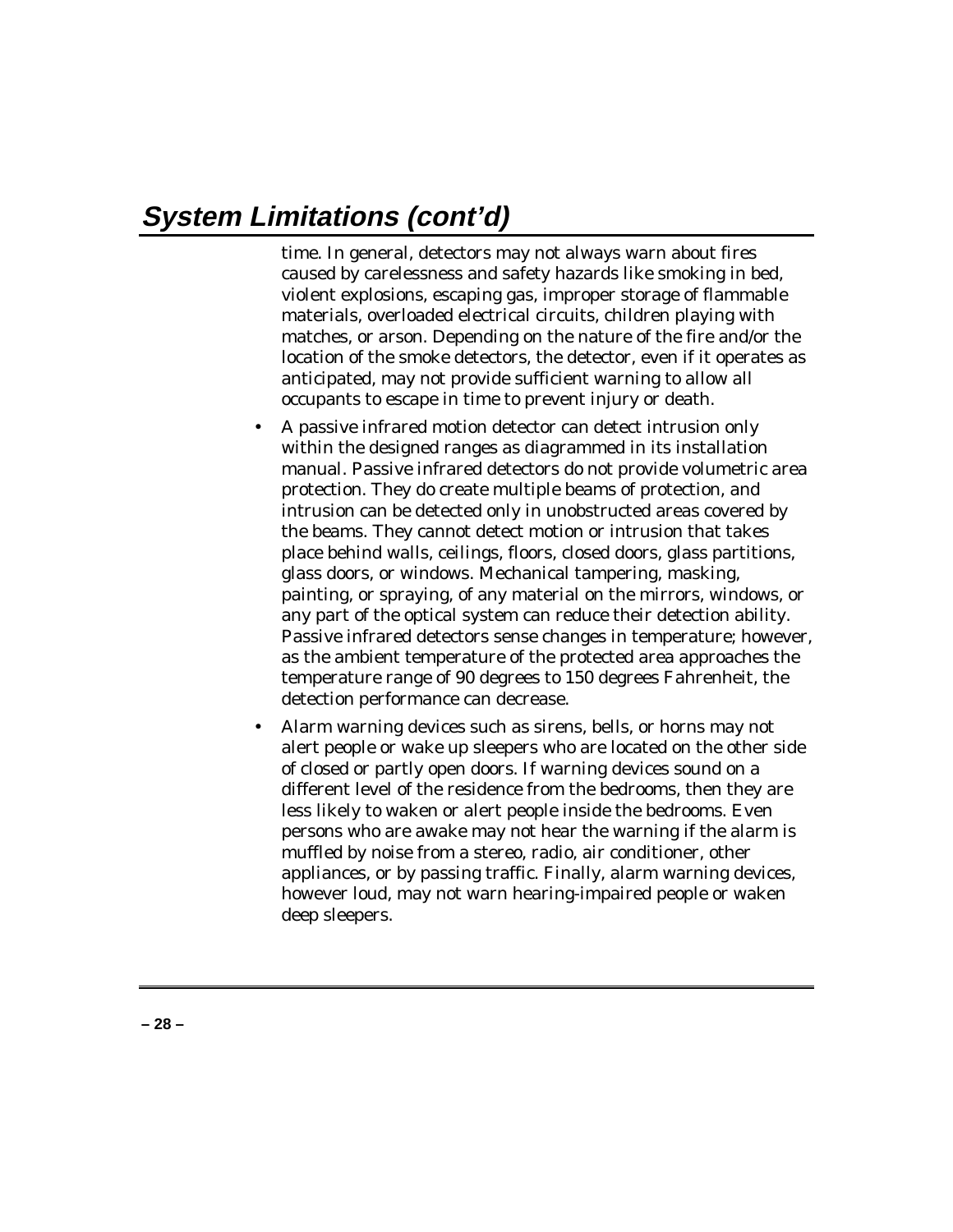# **System Limitations (cont'd)**

- Telephone lines needed to transmit alarm signals from a premises to a central monitoring station may be out of service. Telephone lines are also subject to compromise by sophisticated intruders.
- However, even if the system responds to the emergency as intended, occupants may have insufficient time to protect themselves from the emergency situation. In the case of a monitored alarm system, authorities may not respond appropriately.
- This equipment, like other electrical devices, is subject to component failure. Even though this equipment is designed to last as long as 10 years, the electronic components could fail at any time.

The most common cause of an alarm system not functioning when an intrusion or fire occurs is inadequate maintenance. This alarm system should be tested weekly to make sure all sensors are working properly.

Installing an alarm system may make one eligible for lower insurance rates, but an alarm system is not a substitute for insurance. Homeowners, property owners, and renters should continue to act prudently in protecting themselves and continue to insure their lives and property.

We continue to develop new and improved protection devices. Users of alarm systems owe it to themselves and their loved ones to learn about these developments.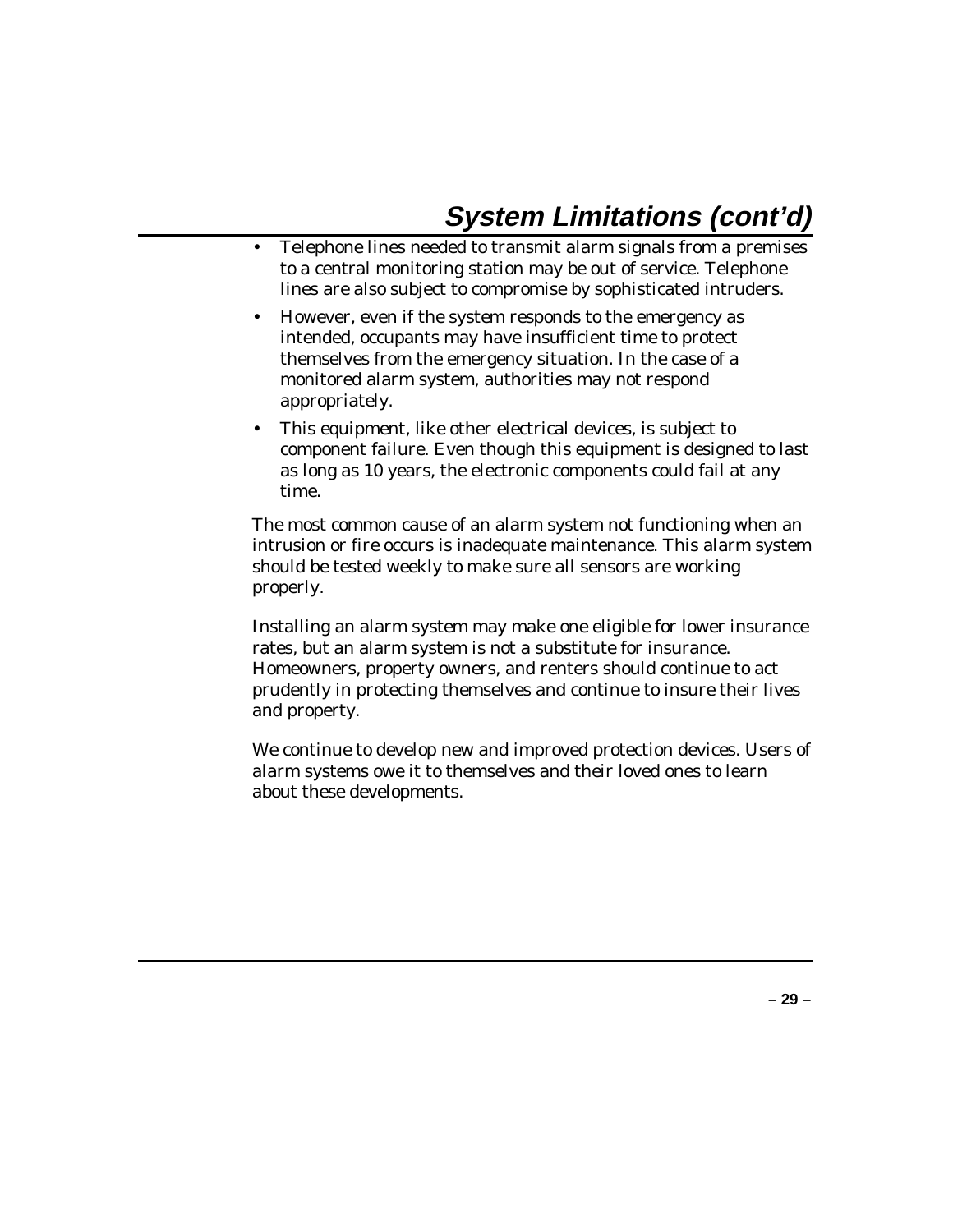# **Glossary**

# **Glossary**

**AC/LB LED**: Yellow LED that when lit, indicates the system is running on electricity; when not lit, indicates the system is running on the backup battery.

**ALARM**: Sound from keypad or other horn/siren indicates a burglar alarm, fire alarm, or other condition you should be alerted to.

**ARMED**: See ON/OFF.

**AWAY**: A system setting that protects the premises while it is unoccupied. All burglary sensors are active.

**BURGLARY/FIRE**: The two major functions of a security system. Fire protection is always on and cannot be turned off. The burglary sensors protect against unauthorized entry into your premises. The burglary protection can be turned on and off and programmed for special levels of access and notification.

**BYPASS FEATURE**: The Bypass feature allows you to exclude a selected zone or zones from the burglar alarm protection.

**BYPASS KEY**: Keypad key used to activate the Bypass feature.

**CENTRAL STATION**: Signal monitoring center contacted by your security system over the telephone and/or other communication channels when alarms are activated if your system is programmed to communicate alarms off site. The central station will follow their procedures and your instructions for contacting the proper authorities when a signal is received.

**CHIME FEATURE**: An optional feature that causes the keypad to chime for 1 second when selected doors are opened when the burglary protection is off or disarmed. Once programmed by your installer, you can turn Chime on and off by pressing [#], [6].

**DURESS**: Duress is a system feature that you may have programmed into your system. If someone should force you to turn your system off, you would use the special Duress user code. This code turns the system off and sends a silent duress emergency signal to the central station so personnel can respond appropriately.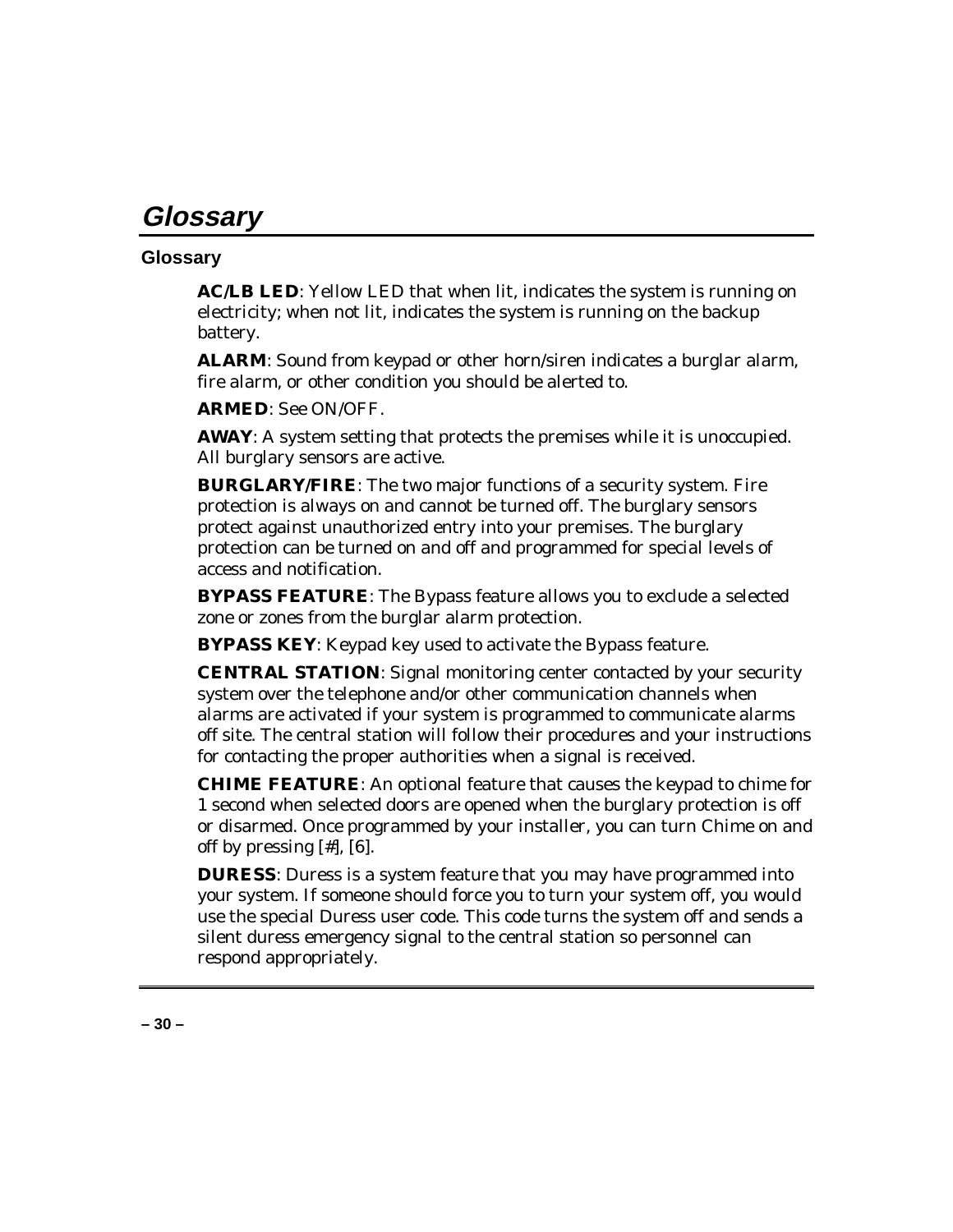**ENTRY DELAY**: The period of time allowed between opening a designated entry/exit door and turning off the alarm system before the system registers an alarm condition. This time is determined at the time of installation. Your system supports two entry times, allowing you to have a different length of time for different doors.

**EXIT DELAY**: The period of time allowed between turning the system on and leaving through a designated exit/entry door. This is determined at the time of installation.

**INTERIOR ZONE**: A group of points that protects the interior of your premises. You may want to turn the perimeter portion of your system on while leaving the interior zones off, allowing you to move freely inside, opening interior doors and passing by motion detectors without causing an alarm.

**KEYPAD:** A keypad is your link to your system. It displays alarm and trouble messages, shows faulted zones, and allows you to turn the system on/off by using the keys. Your system has one or more keypads.

**ON/OFF**: These terms refer to the burglary portion of your security system. There are several operation levels that allow you to protect part of your premises while you remain inside. Fire and other emergency and environmental sensors are always active and ready, and are not affected in any way by turning the burglary portion of your security system on or off. "Armed", a term that is sometimes used, means "system on". "Disarmed" means "system off." See ON-INSTANT, ON-STAY, and STAY.

**ARM LED:** Red LED in the upper portion of the keypad. When lit, some part of the burglar alarm system is on; when not lit, the burglary portion of the system is off.

**ON-STAY**: A system setting that turns on the perimeter protection of the building but allows movement throughout the inside.

**PANIC BUTTON:** A push button that allows you to signal the central station that you need immediate assistance. Your system has programmable Keypad Send Help Alerts that can also serve as Panic buttons.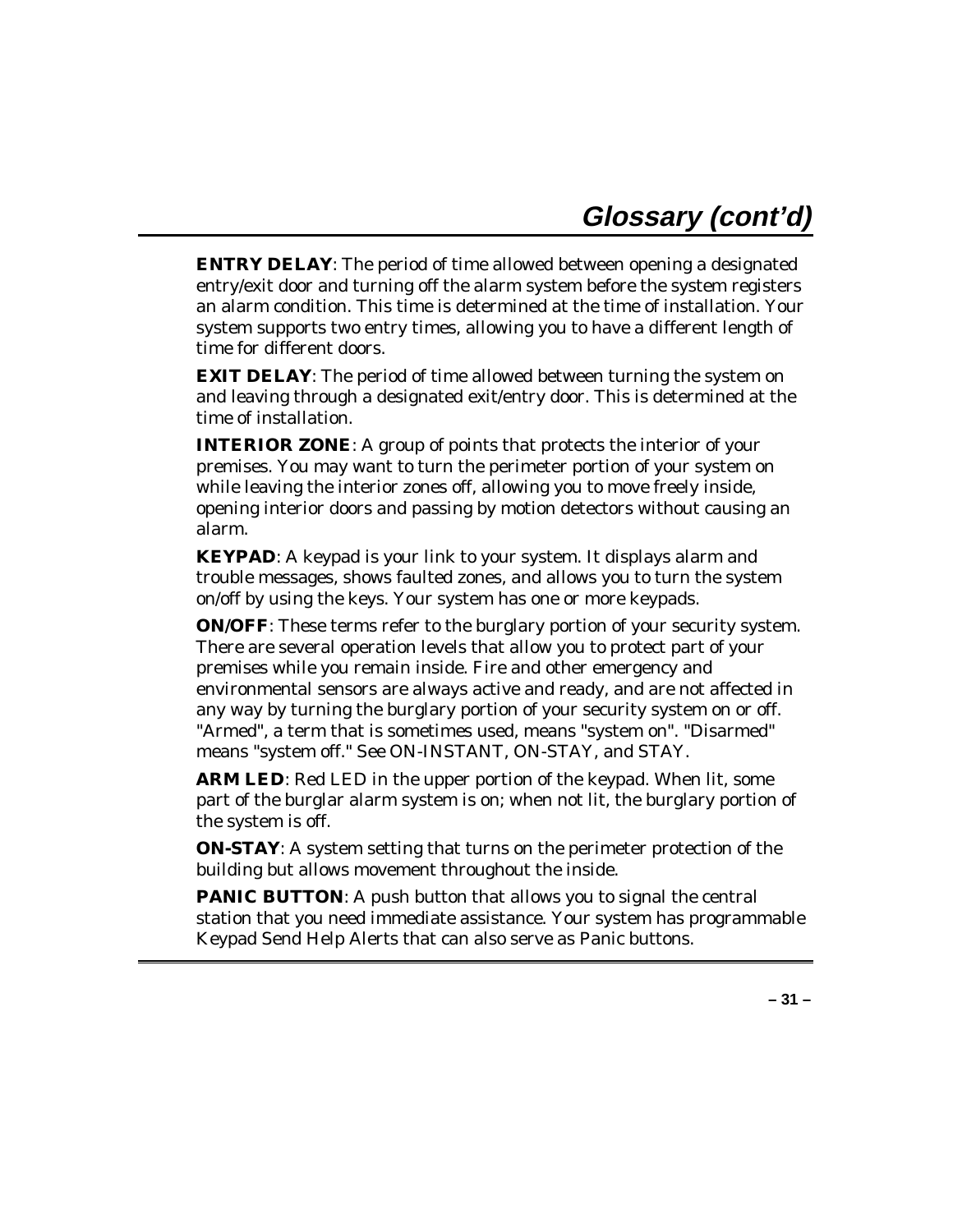# **Glossary (cont'd)**

**PERIMETER ZONE**: A group of points that protects the exterior of your premises such as your outside doors and windows.

**SENSOR:** The actual alarm sensor, detector, or device installed to detect an intrusion, fire, or environmental problem. Examples include: door contacts, window contacts, motion sensors, glassbreak sensors, smoke detectors, rateof-rise heat detectors, temperature sensors, flood/water sensors, and carbon monoxide gas detectors.

**SILENT CONDITION**: Most types of alarms and troubles alert you with the keypad sounder and the sirens, horns, or speakers located in your premises. The intent is to advise you of the alarm or trouble and allow you to respond promptly. The audible sounds also let intruders know that they have been detected and will hopefully scare them away. In circumstances in which an audible alarm might put your life in danger, those alarms are programmed as silent conditions. For an example, see DURESS.

**SYSTEM:** Your security system is composed of three main parts: 1) the control panel which functions as the system brain and the link to the monitoring agency (central station); 2) the keypad(s), which inform you of system status and allow you to input commands; 3) security sensors such as door and window contacts, motion sensors, smoke detectors, and other sensors to detect intrusion, fire, and other conditions as needed for your premises.

**USER CODE**: A 4-digit code that is required to operate the system. The system supports up to 6 separate user codes. The system supports one Master User who can add/delete other user codes. Two of the user codes may be dedicated to special functions as defined by your alarm company at the time of installation. (See System Reference in this guide.)

**ZONE**: A collection of sensors with common characteristics grouped together for your operating convenience.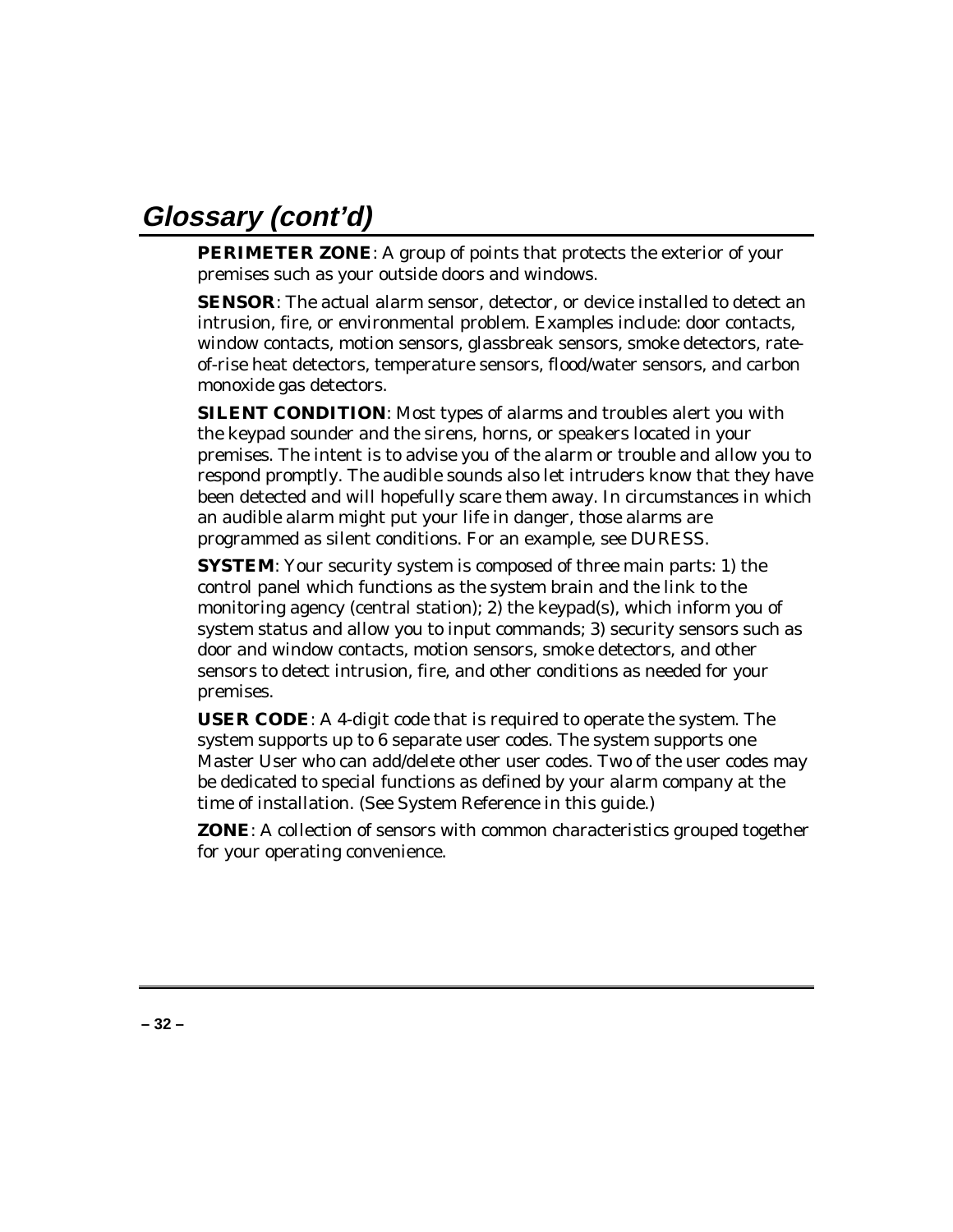# **Federal Communications Commission (FCC) Statement**

This equipment has been tested to FCC requirements and has been found acceptable for use. The FCC requires the following statement for your information:

This equipment generates and uses radio frequency energy and if not installed and used properly, that is, in strict accordance with the manufacturer's instructions, may cause interference to radio and television reception. It has been type-tested and found to comply with the limits for a class B computing device in accordance with the specifications in Subpart J, Part 15 of FCC Rules, which are designed to provide reasonable protection against such interference in a residential installation. However, there is no guarantee that interference will not occur in a particular installation. If this equipment does cause interference to radio or television reception, which can be determined by turning the equipment on, the user is encouraged to try to correct the interference by one or more of the following measures:

- If you are using an indoor antenna, have a quality outdoor antenna installed.
- Re-orient the receiving antenna until interference is reduced or eliminated.
- Move the receiver away from any wire runs to the control/communicator.
- Plug the control/communicator into a different outlet so that it and the receiver are on different branch circuits.

If necessary, the user should consult the dealer or an experienced radio/television technician for additional suggestions.

The user or installer may find the following booklet, prepared by the Federal Communications Commission, helpful: "Interference Handbook."

This booklet is available from the U.S. Government Printing Office, Washington, DC 20402. Stock No. 004-000-00450-7.

The user shall not make any changes or modifications to the equipment unless authorized by the Installation and Setup Guide or User Guide. Unauthorized changes or modifications could void the user's authority to operate the equipment.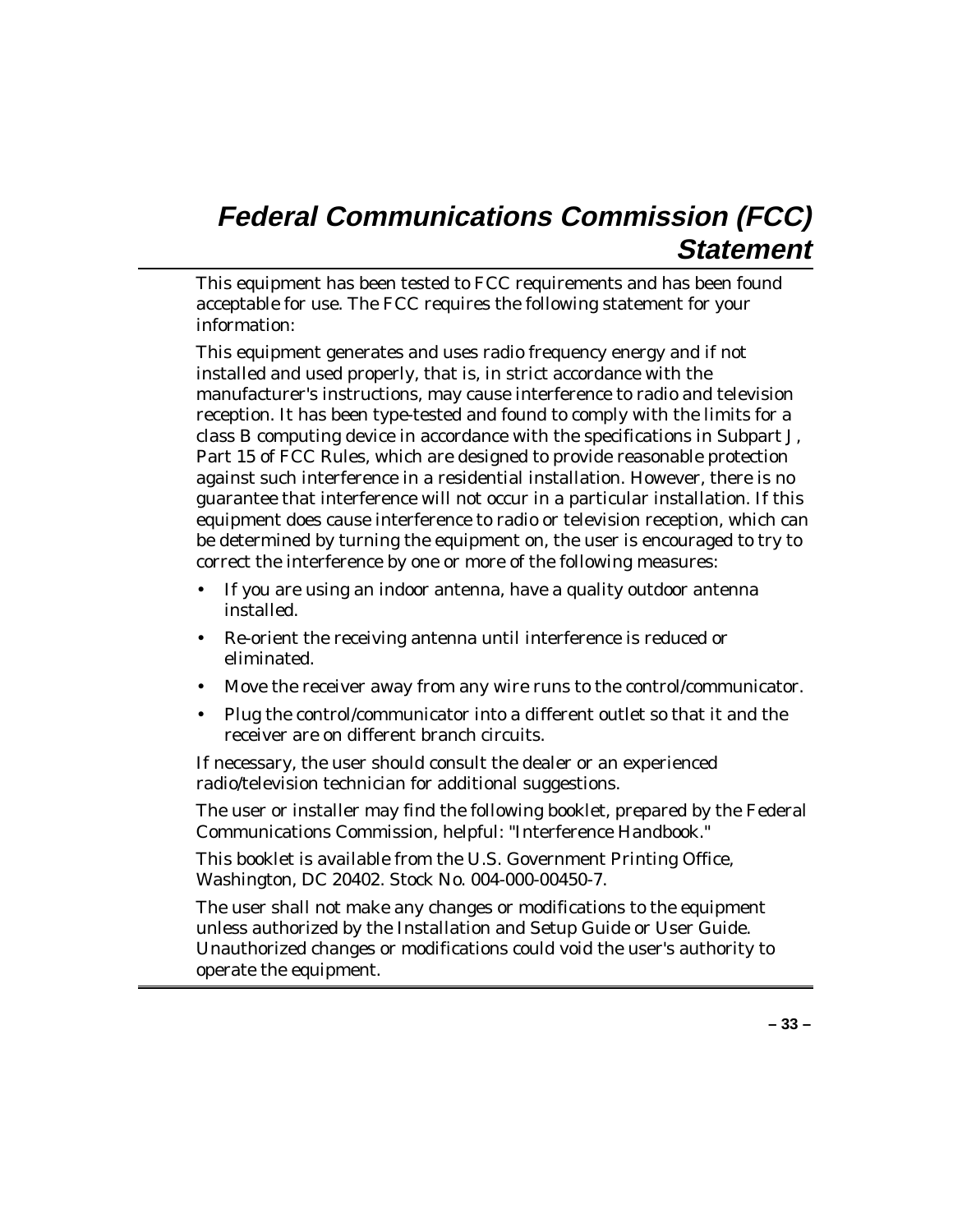# **Limited Warranty**

Fire Burglary Instruments, Inc., a subsidiary of Pittway Corporation, and Pittway Corporation, its divisions, subsidiaries, and affiliates ("Seller"), 149 Eileen Way, Syosset, New York 11791, warrants its security equipment (the "product") to be free from defects in material and workmanship for one year from date of original purchase, under normal use and service. Seller's obligation is limited to repairing or replacing, at its option, free of charge for parts, labor, or transportation, any product proved to be defective in materials or workmanship under normal use and service. Seller shall have no obligation under this warranty or otherwise if the product is altered or improperly repaired or serviced by anyone other than the Seller. In case of defect, contact the security professional who installed and maintains your security equipment or the Seller for product repair.

This one-year Limited Warranty is in lieu of all other expressed warranties, obligations, or liabilities. THERE ARE NO EXPRESS WARRANTIES THAT EXTEND BEYOND THE FACE HEREOF. ANY IMPLIED WARRANTIES, OBLIGATIONS, OR LIABILITIES MADE BY SELLER IN CONNECTION WITH THIS PRODUCT, INCLUDING ANY IMPLIED WARRANTY OF MERCHANTABILITY OR FITNESS, FOR A PARTICULAR PURPOSE OR OTHERWISE, ARE LIMITED IN DURATION TO A PERIOD OF ONE YEAR FROM THE DATE OF ORIGINAL PURCHASE, ANY ACTION FOR BREACH OF ANY WARRANTY, INCLUDING BUT NOT LIMITED TO ANY IMPLIED WARRANTY OF MERCHANTABILITY, MUST BE BROUGHT WITHIN 60 MONTHS FROM DATE OF ORIGINAL PURCHASE. IN NO CASE SHALL SELLER BE LIABLE TO ANYONE FOR ANY CONSEQUENTIAL OR INCIDENTAL DAMAGES FOR BREACH OF THIS OR ANY OTHER WARRANTY, EXPRESS OR IMPLIED, OR UPON ANY OTHER BASIS OF LIABILITY WHATSOEVER, EVEN IF THE LOSS OR DAMAGE IS CAUSED BY THE SELLER'S OWN NEGLIGENCE OR FAULT. Some states do not allow limitation on how long an implied warranty lasts or the exclusion or limitation of incidental or consequential damages, so the above limitation or exclusion may not apply to you.

Seller does not represent that the product may not be compromised or circumvented; that the product will prevent any personal injury or property loss by burglary, robbery, fire, or otherwise; or that the product will in all cases provide adequate warning or protection. Buyer understands that a properly installed and maintained alarm may only reduce the risk of a burglary, robbery, fire, or other events occurring without providing an alarm, but it is not insurance or a guarantee that such will not occur or that there will be no personal injury or property loss as a result. CONSEQUENTLY, SELLER SHALL HAVE NO LIABILITY FOR ANY PERSONAL INJURY, PROPERTY DAMAGE, OR OTHER LOSS BASED ON A CLAIM THE PRODUCT FAILED TO GIVE WARNING. HOWEVER, IF SELLER IS HELD LIABLE, WHETHER DIRECTLY OR INDIRECTLY, FOR ANY LOSS OR DAMAGE ARISING UNDER THIS LIMITED WARRANTY OR OTHERWISE, REGARDLESS OF CAUSE OR ORIGIN, SELLER'S MAXIMUM LIABILITY SHALL NOT IN ANY CASE EXCEED THE PURCHASE PRICE OF THE PRODUCT, WHICH SHALL BE THE COMPLETE AND EXCLUSIVE REMEDY AGAINST SELLER. This warranty gives you specific legal rights, and you may also have other rights that vary from state to state. No increase or alteration, written or verbal, to this warranty is authorized.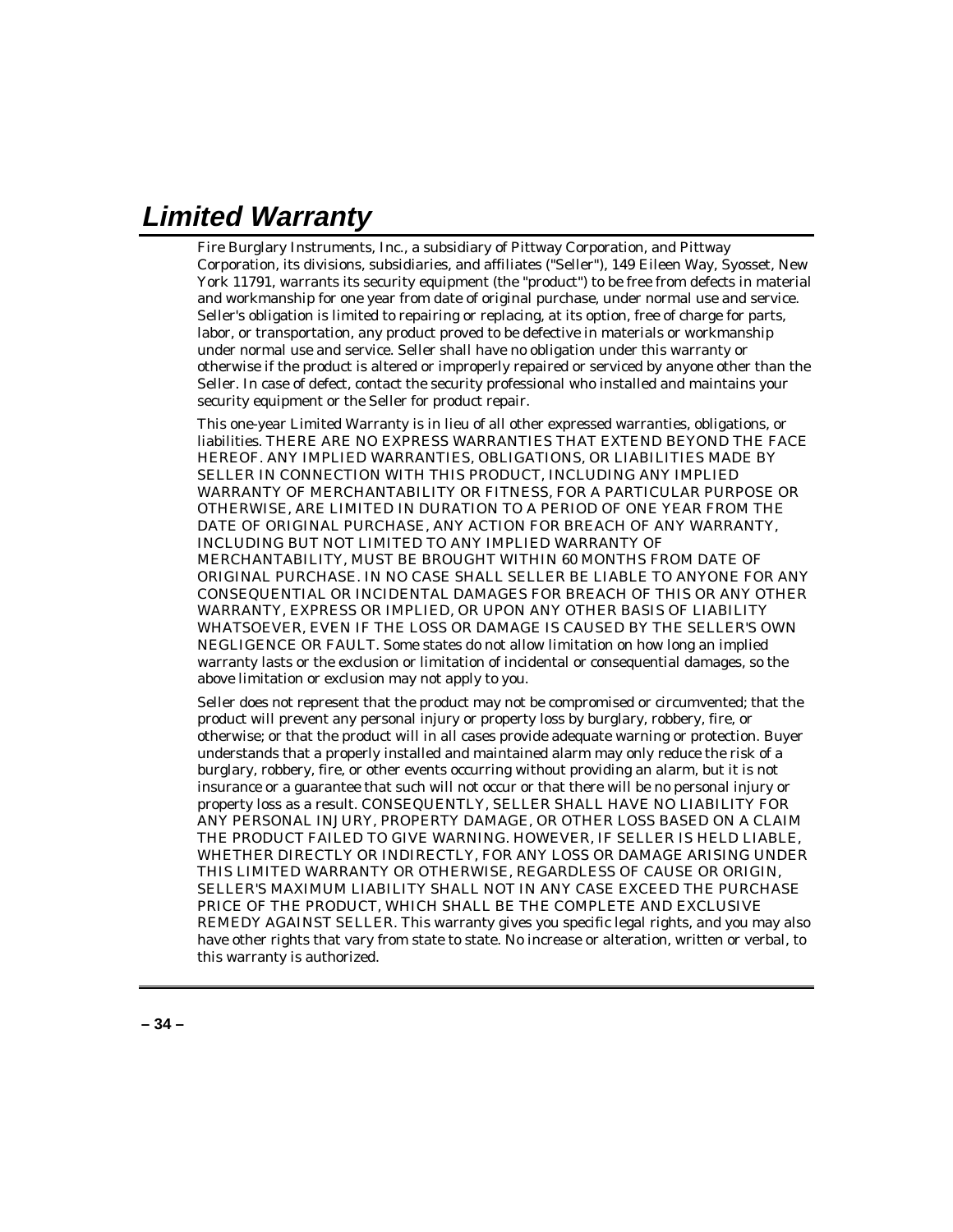# **Telephone Operational Problems**

In the event of telephone operational problems, disconnect the control by removing the plug from the RJ31X wall jack. We recommend that your certified installer demonstrate disconnecting the phones on installation of the system. Do not disconnect the phone connection inside the control/communicator. Doing so will result in the loss of your phone lines. If the regular phone works correctly after the control/communicator has been disconnected from the phone lines, the control/communicator has a problem and should be returned for repair. If, upon disconnection of the control/communicator, there is still a problem on the line, notify the telephone company that it has a problem and request prompt repair service. The user may not under any circumstances (in or out of warranty) attempt any service or repairs to the system. It must be returned to the factory or an authorized service agency for all repairs.